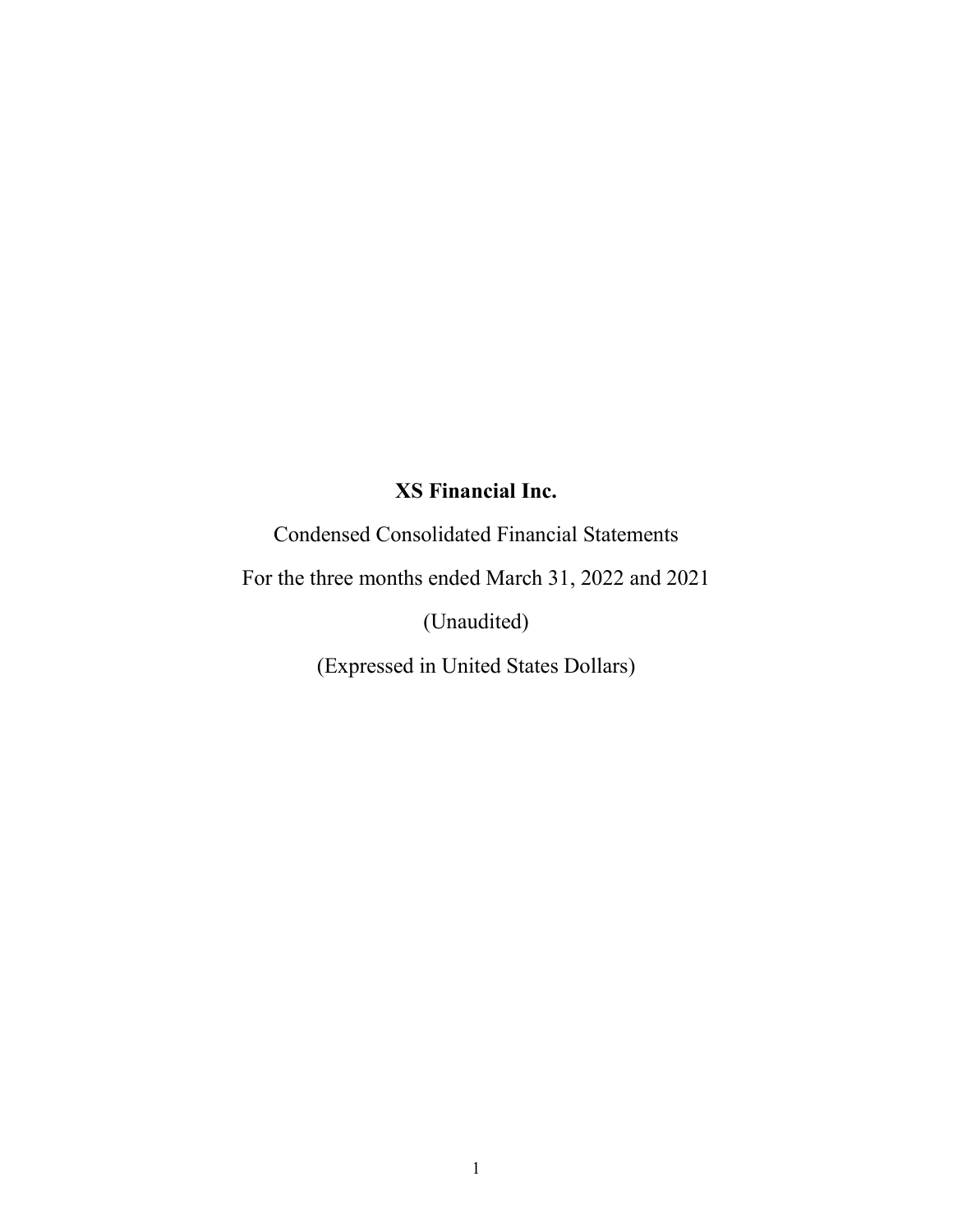# **Table of Contents**

**Page(s)**

| Condensed consolidated statements of loss and comprehensive loss – For the three months ended<br>March 31, 2022 and 2021 |          |
|--------------------------------------------------------------------------------------------------------------------------|----------|
| Condensed Consolidated Statements of Financial Position at March 31, 2022 and<br>December 31, 2021 (audited)             | 4        |
| Condensed Consolidated Statements of Changes in Equity - For the three months ended<br>March 31, 2022 and 2021           |          |
| Condensed Consolidated Statements of Cash Flows – For the three months ended<br>March 31, 2022 and 2021                  | 6        |
| Notes to Condensed Consolidated Financial Statements                                                                     | $7 - 31$ |

# NOTICE OF NO AUDITOR REVIEW OF CONDENSED INTERIM CONDENSED CONSOLIDATED FINANCIAL STATEMENTS

The accompanying unaudited condensed interim consolidated financial statements of the Company have been prepared by and are the responsibility of the Company's management.

The Company's independent auditor has not performed a review of these condensed interim consolidated financial statements, in accordance with standards established by CPA Canada for a review of interim financial statements by an entity's auditor.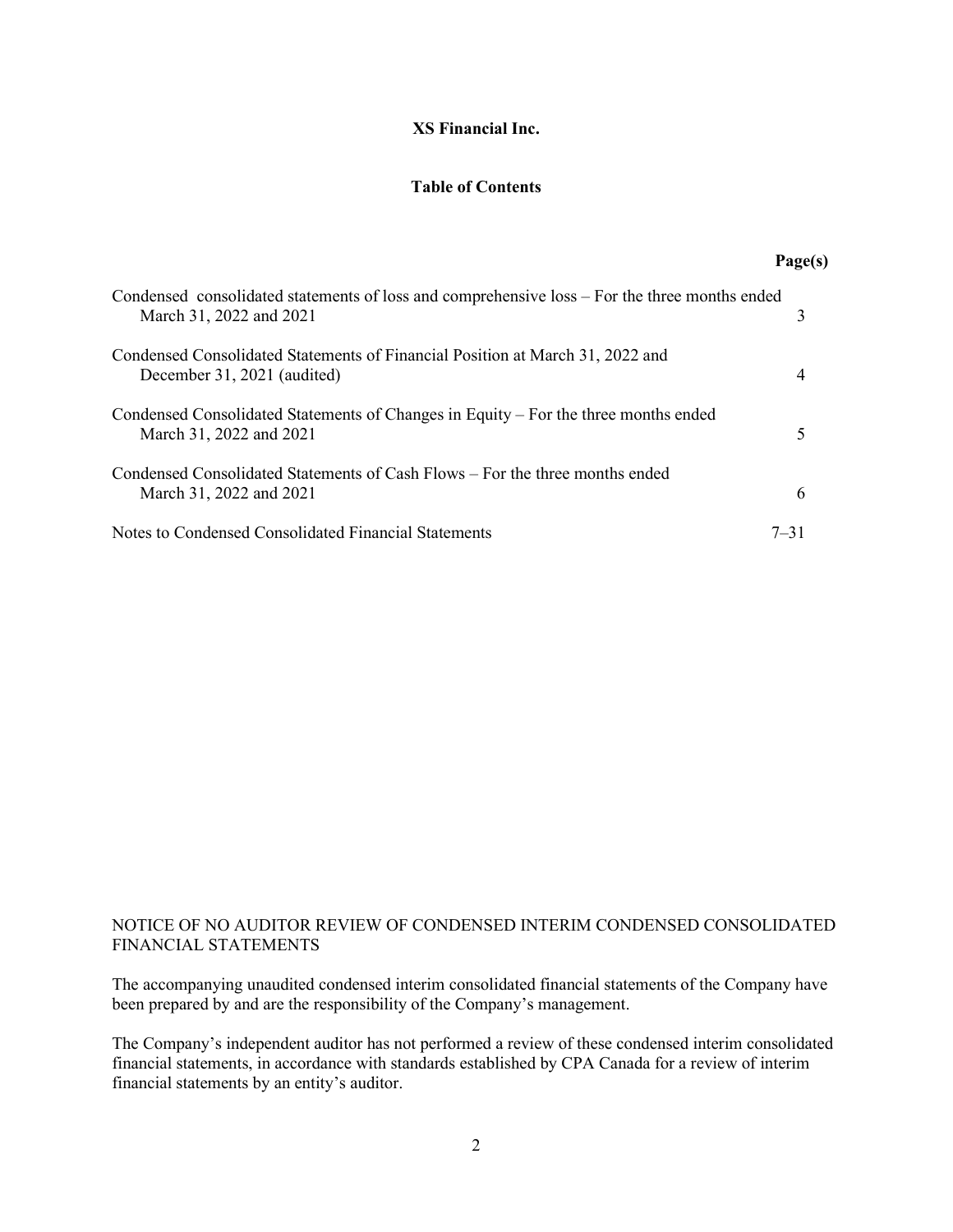### **XS Financial Inc. Unaudited condensed consolidated statements of loss and comprehensive loss For the three months ended March 31, 2022 and 2021 (Expressed in United States dollars)**

|                                                                  |             |               | Three months ended<br>March 31, |              |            |
|------------------------------------------------------------------|-------------|---------------|---------------------------------|--------------|------------|
|                                                                  | <b>Note</b> |               | 2022                            |              | 2021       |
| <b>Revenue</b>                                                   | 5           | \$            | 1,288,633                       | \$           | 416,172    |
| <b>Operating expenses</b>                                        |             |               |                                 |              |            |
| Administrative expenses                                          | 6           |               | 1,002,306                       |              | 702,596    |
| Sales and marketing expenses                                     | 6           |               | 63,654                          |              | 74,060     |
| Gain (loss) from operations                                      |             |               | 222,673                         |              | (360, 484) |
| Financing expense, net                                           | 14          |               | 1,129,343                       |              | 159,166    |
| Accretion expense                                                | 14          |               | 798,563                         |              | 78,347     |
| Unrealized loss (gain) in fair value change                      |             |               |                                 |              |            |
| of investments                                                   | 7           |               | 35,951                          |              | (169, 954) |
| Change in fair value of derivative liabilities                   | 14,15       |               | 328,877                         |              |            |
| Other income                                                     |             |               | (324, 250)                      |              | (24, 886)  |
| <b>Net loss</b>                                                  |             | \$            | (1,745,811)                     | \$           | (403, 157) |
| Other comprehensive loss                                         |             |               |                                 |              |            |
| Unrealized loss on foreign currency translation                  |             |               | (322, 657)                      |              | (76, 566)  |
| <b>Comprehensive loss</b>                                        |             | $\mathcal{S}$ | (2,068,468)                     | $\mathbb{S}$ | (479, 723) |
| Loss per share - basic and diluted                               |             | S             | (0.02)                          | S            | (0.01)     |
| Weighted average shares outstanding:<br><b>Basic and diluted</b> |             |               | 103,885,041                     |              | 70,307,170 |

Approved on behalf of the Board:

Gary Herman, Director Stephen Christoffersen, Director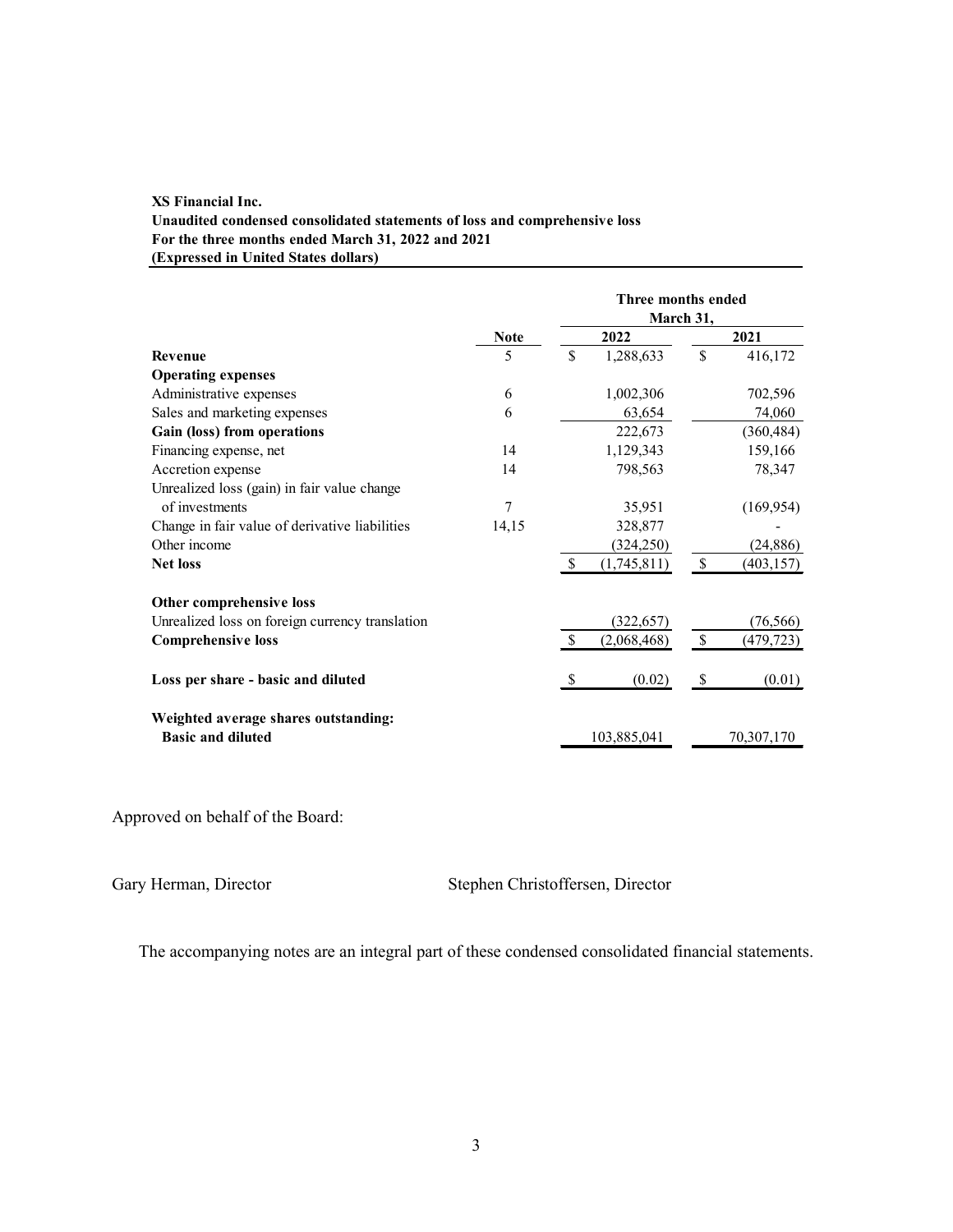#### **XS Financial Inc. Unaudited condensed consolidated statements of financial position As of March 31, 2022 and December 31, 2021 (Expressed in United States dollars)**

|                                            | <b>Note</b>      | March 31,<br>2022 |                | (Audited)<br>December 31,<br>2021 |                |  |
|--------------------------------------------|------------------|-------------------|----------------|-----------------------------------|----------------|--|
| <b>Assets</b>                              |                  |                   |                |                                   |                |  |
| <b>Current assets</b>                      |                  |                   |                |                                   |                |  |
| Cash                                       |                  | \$                | 14,273,082     | \$                                | 17,119,026     |  |
| Investments                                | $\boldsymbol{7}$ |                   | 49,821         |                                   | 85,772         |  |
| Trade receivables, net                     | $\,$ 8 $\,$      |                   | 256,910        |                                   |                |  |
| Financing receivables, short-term          | 9                |                   | 11,447,185     |                                   | 9,484,979      |  |
| Prepaid and other current assets           | 10               |                   | 117,004        |                                   | 115,097        |  |
| <b>Total current assets</b>                |                  |                   | 26,144,002     |                                   | 26,804,874     |  |
| <b>Non-current assets</b>                  |                  |                   |                |                                   |                |  |
| Servicing and property equipment           | 11               |                   | 26,142         |                                   | 27,386         |  |
| Financing receivables, long-term           | 9                |                   | 27,695,396     |                                   | 25,474,255     |  |
| <b>Total non-current assets</b>            |                  |                   | 27,721,538     |                                   | 25,501,641     |  |
| <b>Total assets</b>                        |                  | \$                | 53,865,540     | $\mathbb{S}$                      | 52,306,515     |  |
| Shareholders' equity and liabilities       |                  |                   |                |                                   |                |  |
| <b>Current liabilities</b>                 |                  |                   |                |                                   |                |  |
| Loans and borrowings, short-term           | 14               | \$                | 1,360,147      | \$                                | 1,287,143      |  |
| Trade and other payables                   | 12               |                   | 2,347,471      |                                   | 1,422,453      |  |
| Accrued expenses                           | 13               |                   | 4,267,855      |                                   | 2,966,802      |  |
| Warrant derivative liabilities             | 15               |                   | 1,458,108      |                                   | 1,805,665      |  |
| <b>Total current liabilities</b>           |                  |                   | 9,433,581      |                                   | 7,482,063      |  |
| <b>Non-current liabilities</b>             |                  |                   |                |                                   |                |  |
| Loans and borrowings, long-term            | 14               |                   | 34,868,939     |                                   | 34, 334, 201   |  |
| Embedded derivative liabilities            | 14               |                   | 1,749,156      |                                   | 1,072,722      |  |
| <b>Total non-current liabilities</b>       |                  |                   | 36,618,095     |                                   | 35,406,923     |  |
| <b>Total liabilities</b>                   |                  |                   | 46,051,676     |                                   | 42,888,986     |  |
| Shareholders' equity                       |                  |                   |                |                                   |                |  |
| Share capital                              | 16               |                   | 20,766,334     |                                   | 20,766,334     |  |
| Reserves                                   |                  |                   | 9,137,155      |                                   | 8,672,317      |  |
| Conversion feature - debentures            |                  |                   | 930,697        |                                   | 930,697        |  |
| Accumulated other comprehensive loss       |                  |                   | 350,853        |                                   | 673,545        |  |
| Accumulated deficit                        |                  |                   | (23, 371, 175) |                                   | (21, 625, 364) |  |
| Total shareholders' equity                 |                  |                   | 7,813,864      |                                   | 9,417,529      |  |
| Total shareholders' equity and liabilities |                  | S                 | 53,865,540     | \$                                | 52,306,515     |  |

Nature of operations and background information (Note 1) Contingencies (Notes 14 and 20) Subsequent events (Note 23)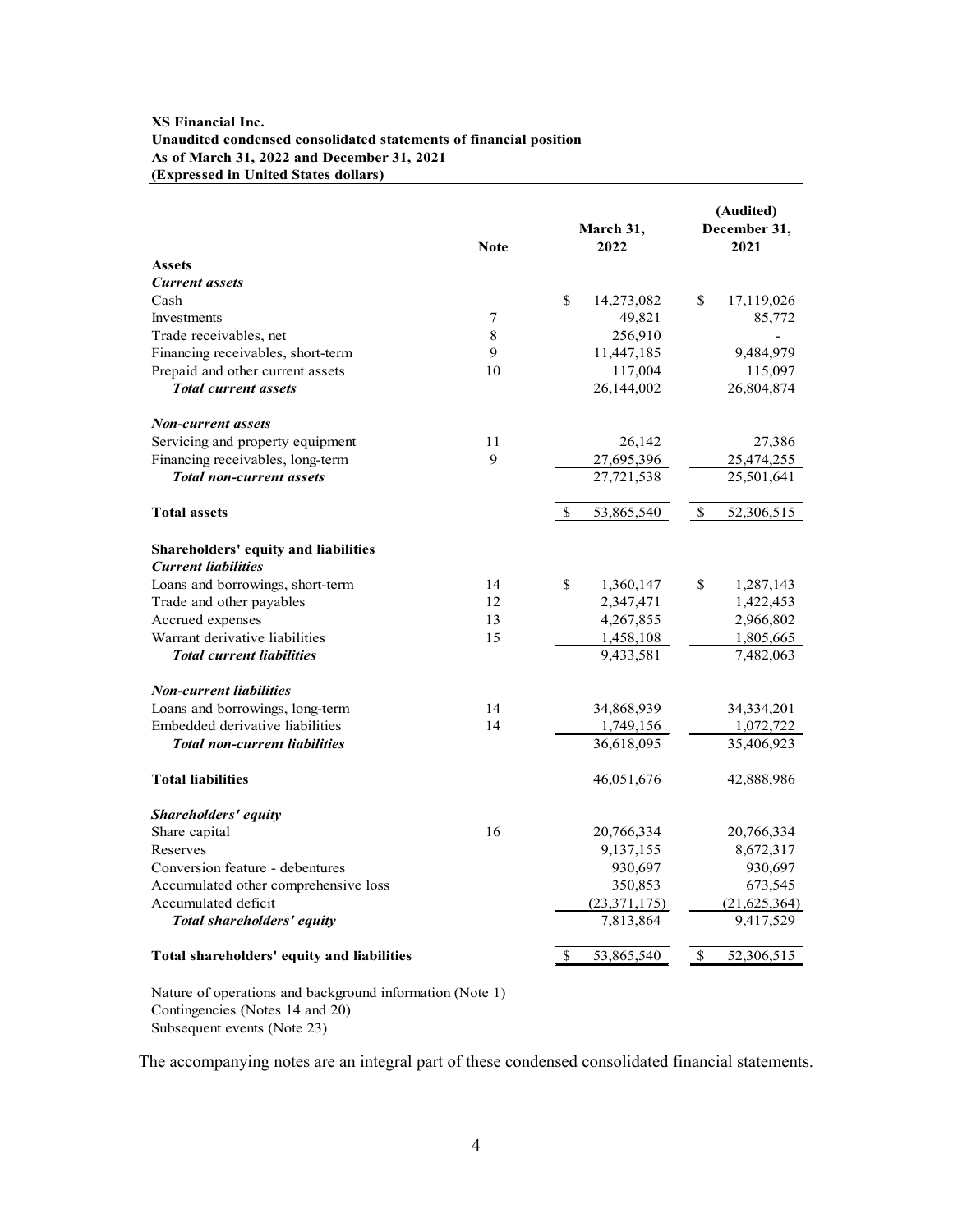#### **XS Financial Inc. Unaudited condensed consolidated statements of changes in equity For the three months ended March 31, 2022 and 2021 (Expressed in United States dollars)**

|                                                                                                         |       | Number of<br>Common      | Number of<br>Proportionate<br>Common | <b>Share</b> |                 | Conversion<br>feature for | Accumulated<br>other<br>comprehensive | Accumulate d             |              |
|---------------------------------------------------------------------------------------------------------|-------|--------------------------|--------------------------------------|--------------|-----------------|---------------------------|---------------------------------------|--------------------------|--------------|
|                                                                                                         | Note  | <b>Shares</b>            | <b>Shares</b>                        | Capital      | Reserves        | debentures                | loss                                  | deficit                  | Total        |
| <b>Balance at January 1, 2021</b>                                                                       |       | 32,337,724               | 23,107                               | \$14,688,043 | \$ 3,589,233    | \$939,534                 | (42,789)                              | \$(18,639,943)           | 534,078      |
| Issuance of common shares to consultants and                                                            |       |                          |                                      |              |                 |                           |                                       |                          |              |
| related parties                                                                                         | 16    | 1,988,891                |                                      | 490,006      |                 |                           |                                       |                          | 490,006      |
| Common shares, proportionate voting shares and<br>warrants issued in connection with private placement, |       |                          |                                      |              |                 |                           |                                       |                          |              |
| net of issuance costs of \$1,464,866                                                                    | 15,16 | 40,709,731               | 5,251                                | 5,529,194    | 4,385,379       | $\overline{\phantom{0}}$  |                                       |                          | 9,914,573    |
| Share-based incentive compensation                                                                      | 18    | $\overline{\phantom{0}}$ |                                      |              | 124,911         | $\overline{\phantom{0}}$  |                                       | $\overline{\phantom{a}}$ | 124,911      |
| Net loss and comprehensive loss                                                                         |       |                          |                                      |              |                 |                           | (76, 566)                             | (403, 157)               | (479, 723)   |
| Balance at March 31, 2021                                                                               |       | 75,036,346               | 28,358                               | \$20,707,243 | 8,099,523       | 939,534                   | (119, 355)                            | \$(19,043,100)           | \$10,583,845 |
| Balance at January 1, 2022                                                                              |       | 75,526,443               | 28,358                               | \$20,766,334 | 8,672,317<br>S. | \$930,697                 | 673,510<br>S.                         | \$(21,625,364)           | \$9,417,494  |
| Share-based incentive compensation                                                                      | 18    | $\overline{\phantom{0}}$ |                                      |              | 464,838         | $\overline{\phantom{0}}$  | $\overline{\phantom{0}}$              |                          | 464,838      |
| Net loss and comprehensive loss                                                                         |       |                          |                                      |              |                 |                           | (322, 657)                            | (1,745,811)              | (2,068,468)  |
| Balance at March 31, 2022                                                                               |       | 75.526.443               | 28,358                               | \$20,766,334 | 9,137,155       | 930,697                   | 350,853                               | \$(23,371,175)           | 7,813,864    |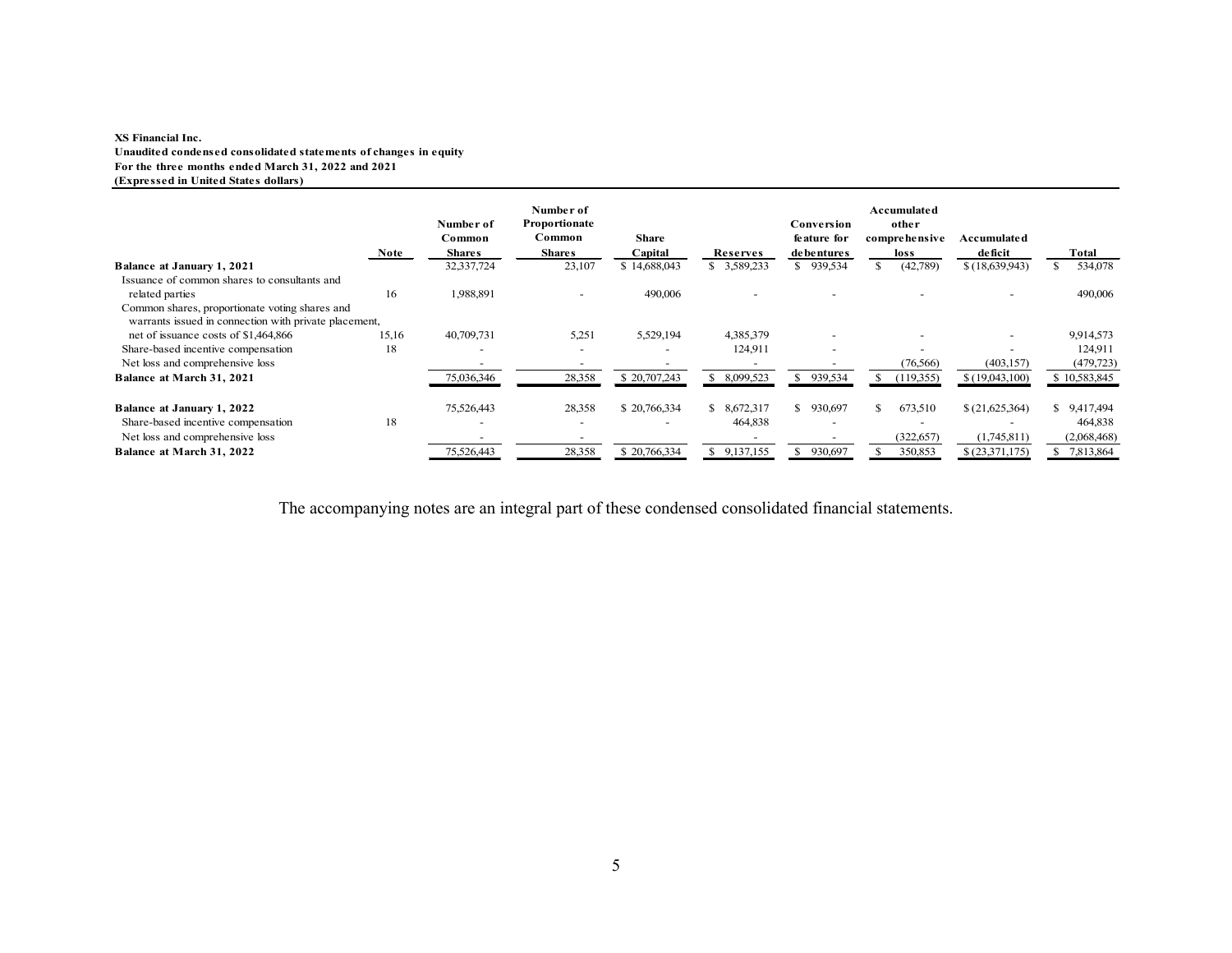#### **XS Financial Inc. Unaudited condensed consolidated statements of cash flows For the three months ended March 31, 2022 and 2021 (Expressed in United States dollars)**

|                                                                    |             |                   | Three months ended<br>March 31, |
|--------------------------------------------------------------------|-------------|-------------------|---------------------------------|
|                                                                    | <b>Note</b> | 2022              | 2021                            |
| Cash flows from operating activities                               |             |                   |                                 |
| Net loss for the year                                              |             | \$<br>(1,745,811) | \$<br>(403, 157)                |
| Adjustments to reconcile loss to net cash flows:                   |             |                   |                                 |
| Depreciation and amortization                                      | 11          | 4,077             | 4,563                           |
| Unrealized loss (gain) on investment                               | $\tau$      | 35,951            | (169, 954)                      |
| Change in fair value of derivative liabilities                     | 14,15       | 328,877           |                                 |
| Incentive compensation expense                                     | 18          | 464,838           | 124,911                         |
| Common shares issued for services                                  | 15          |                   | 169,001                         |
| Interest expense paid in kind                                      | 14          | 168,086           |                                 |
| Finance and accretion expense                                      | 14          | 798,563           | 78,347                          |
|                                                                    |             | 54,581            | (196, 289)                      |
| Change in working capital items:                                   |             |                   |                                 |
| Trade and other receivables                                        | 8           | (256,910)         |                                 |
| Financing receivables                                              | 9           | (4,183,347)       | (2,737,767)                     |
| Prepaid and other current assets                                   | 10          | (1,907)           | 10,260                          |
| Trade and other payables                                           | 12          | 925,018           | 290,254                         |
| Accrued expenses                                                   | 13          | 1,301,019         | (243, 589)                      |
| Net cash flows used in operating activities                        |             | (2,161,546)       | (2,877,131)                     |
| Cash flows from investing activities                               |             |                   |                                 |
| Purchases of servicing and property equipment                      | 11          | (2,834)           |                                 |
| Net cash flows used in investing activities                        |             | (2,834)           |                                 |
| Cash flows from financing activities                               |             |                   |                                 |
| Proceeds from issuance of private placement, net of issuance costs | 16          |                   | 9,914,574                       |
| Proceeds from loans and borrowings                                 | 14          |                   | 2,250,000                       |
| Repayment of loans and borrowings                                  | 14          | (358,907)         | (2,025,243)                     |
| Net cash flows provided by (used in) financing activities          |             | (358,907)         | 10,139,331                      |
| Effect of exchange rate changes on cash                            |             | (322, 657)        | (76, 566)                       |
| Net increase (decrease) in cash                                    |             | (2,845,944)       | 7,185,634                       |
| Cash at beginning of the the year                                  |             | 17,119,026        | 545,990                         |
| Cash at end of the year                                            |             | \$<br>14,273,082  | \$<br>7,731,624                 |
| Supplemental disclosure of cash flow information:                  |             |                   |                                 |
| Cash paid for interest                                             |             | 1,065,383<br>\$   | \$<br>142,788                   |
| Non-cash investing and financing activities                        |             |                   |                                 |
| Private placement issuance costs - warrants issued                 | 15,16       |                   | 442,508                         |
| Issuance of units in connection with the payment of a finance      |             |                   |                                 |
| fee related to the private placement                               | 16          |                   | 341,659                         |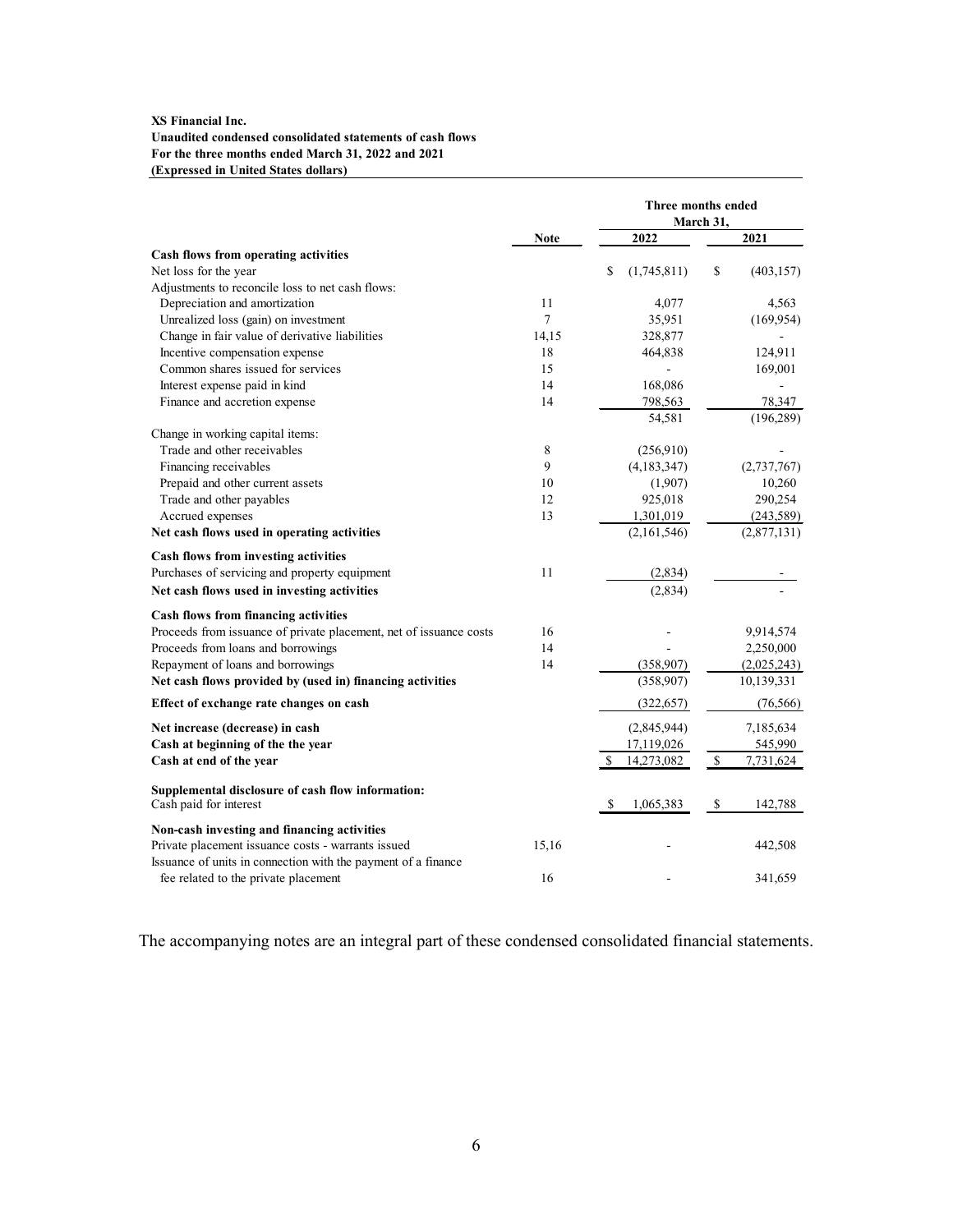Notes to the Condensed Consolidated Financial Statements Three Months Ended March 31, 2022, and 2021 (Expressed in United States Dollars)

# **(1) Nature of operations and background information**

XS Financial Inc. ("XSF", or "the Company"), which changed its name from Xtraction Services Holdings Corp. on June 26, 2020 and formerly known as Caracara Silver Inc. ("Caracara") was incorporated under the laws of the Province of British Columbia on December 3, 2009 and is listed on the Canadian Securities Exchange ("CSE") under the symbol "XSF".

XSF, inclusive of its wholly-owned subsidiary Xtraction Services, Inc ("XSI"), is a specialty finance company that provides equipment leasing solutions in the United States to owner/operators of cannabis and hemp companies including cultivators, oil processors, manufacturers, testing laboratories, among others and operates in one business segment in one geographic area. Its registered office is located at 301 - 1665 Ellis Street, Kelowna, British Columbia, VIY 2B3 and its operations address is 1901 Avenue of The Stars, Suite 120, Los Angeles, California 90067, USA.

On July 13, 2020, the Company purchased CA Licensed Lenders LLC ("CFLL"), whereby the only asset was a California lenders license.

On July 7, 2021, the Company established XSF SPC, LLC (" XSF SPC"), a Delaware limited liability company wholly owned by XSF, and utilized as a special purpose vehicle for the purpose of funding new leases under a \$15,000,000 credit facility entered into in September of 2021 (Note 14).

The accompanying condensed consolidated financial statements have been approved by the Company's board of directors and are authorized for issuance as of May 24, 2022.

# **(2) Basis of presentation**

# *Statement of compliance*

These condensed consolidated financial statements have been prepared in accordance with International Financial Reporting Standards and International Accounting Standards and Interpretations (collectively IFRSs) as issued by the International Accounting Standards Board (IASB).

# *Basis of consolidation*

Subsidiaries are entities over which the Company has control, where control is defined to exist when the Company is exposed to variable returns from its involvement with the investee and has the ability to affect those returns through its power over the investee. Subsidiaries are consolidated from the date control is transferred to the Company and are de-consolidated from the date control ceases.

The condensed consolidated financial statements incorporate the financial statements of the Company and its wholly owned subsidiaries, Xtraction Services, Inc. incorporated in Delaware, United States, CA Licensed Lenders LLC incorporated in California, United States, XSF SPC,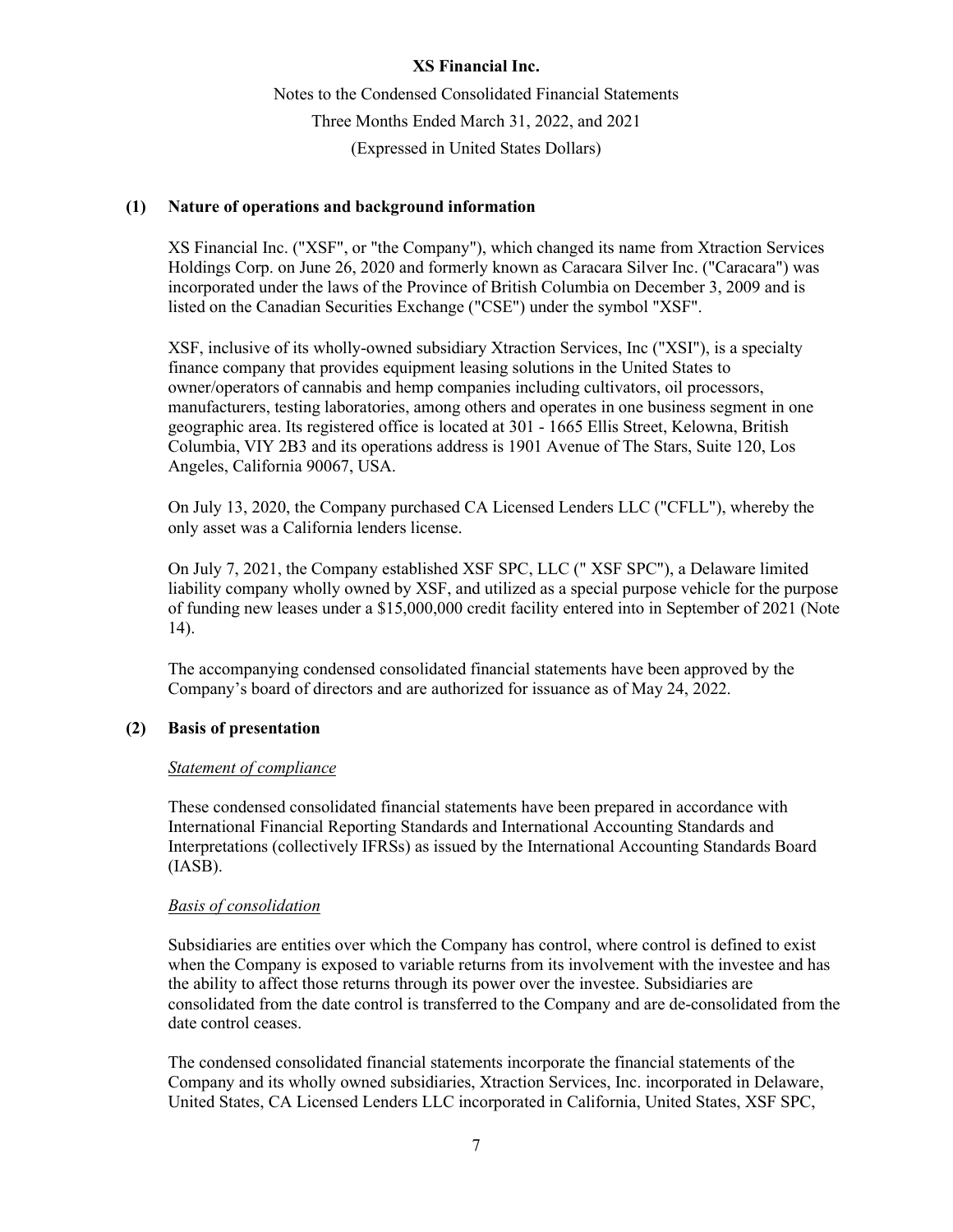Notes to the Condensed Consolidated Financial Statements Three Months Ended March 31, 2022, and 2021 (Expressed in United States Dollars)

LLC incorporated in Delaware, United States and CSI Princesa Inc. incorporated in Ontario, Canada. The results of subsidiaries acquired or disposed of during the year are included in the condensed consolidated financial statements of loss and comprehensive loss from the effective date of acquisition up to the effective date of disposal, as appropriate.

All intercompany transactions, balances, income and expenses are eliminated upon consolidation.

# *Functional and presentation currency*

The condensed consolidated financial statements of the Company are presented in U.S. dollars (USD). The functional currency of the Company and CSI Princesa Inc., its Canadian subsidiary, is the Canadian dollar. The functional currency of Xtraction Services, Inc., CA Licensed Lenders LLC and XSF SPC, LLC is the U.S. dollar.

# *Basis of measurement*

The condensed consolidated financial statements have been prepared on the going concern and historical cost bases, except for derivative financial instruments and hybrid financial liabilities designated at fair value through net income or loss, which have been measured at fair value. Historical cost is generally based on the fair value of the consideration given in exchange for goods and services. In addition, these condensed consolidated financial statements have been prepared using the accrual basis of accounting except for cash flow information.

# *Use of estimates and judgement*

The preparation of financial statements in compliance with adopted IFRS requires the use of certain critical accounting estimates. It also requires the management of the Company to exercise judgment in applying the Company's accounting policies. The areas where significant judgments and estimates have been made in preparing the condensed consolidated financial statements and their effect are disclosed in Note 4 below.

# **(3) Significant accounting policies**

The Company has applied the same accounting policies and methods of computation in its interim condensed consolidated financial statements as in its 2021 and 2020 annual consolidated financial statements. The Company had no additional new standards adopted that resulted in changes to the Company's accounting policies for the three months ended March 31, 2022.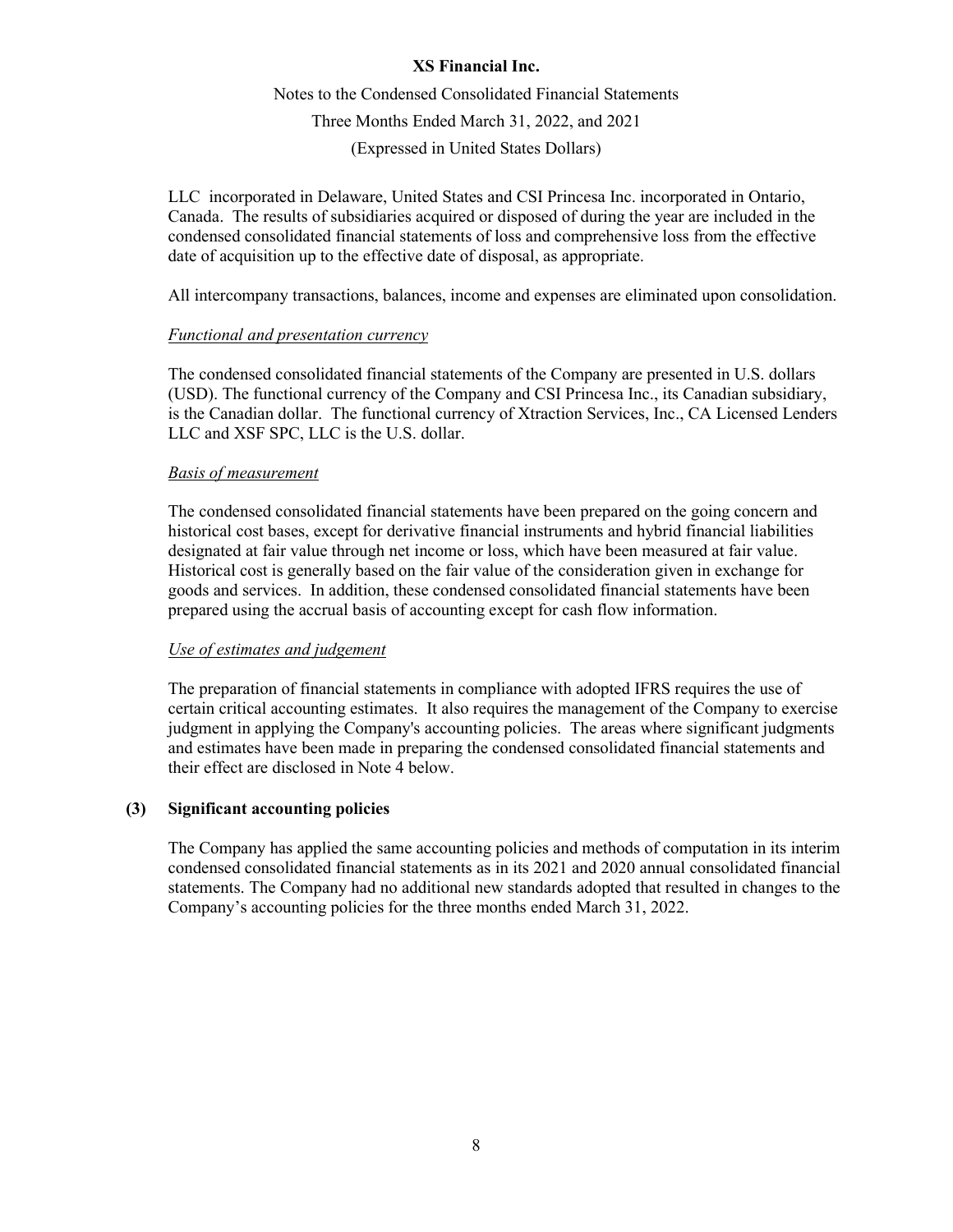Notes to the Condensed Consolidated Financial Statements Three Months Ended March 31, 2022, and 2021 (Expressed in United States Dollars)

### *Fair value of financial instruments*

The following fair value hierarchy table presents information about each major category of the Company's financial assets and liabilities measured at fair value on a recurring basis:

|                                           | <b>Fair Value Measurement at Reporting Date Using</b>                                       |        |                                                                  |  |                                                           |           |  |              |
|-------------------------------------------|---------------------------------------------------------------------------------------------|--------|------------------------------------------------------------------|--|-----------------------------------------------------------|-----------|--|--------------|
|                                           | <b>Ouoted Prices</b><br>in Active<br>Markets for<br><b>Identical</b><br>Assets<br>(Level 1) |        | Significant<br>Other<br><b>Observable</b><br>Inputs<br>(Level 2) |  | Significant<br><b>Unobservable</b><br>Inputs<br>(Level 3) |           |  | <b>Total</b> |
| As of March 31, 2022:                     |                                                                                             |        |                                                                  |  |                                                           |           |  |              |
| Assets:                                   |                                                                                             |        |                                                                  |  |                                                           |           |  |              |
| Investments (Note 7)                      | S                                                                                           | 49,821 | S                                                                |  |                                                           |           |  | 49,821       |
| Liabilities:                              |                                                                                             |        |                                                                  |  |                                                           |           |  |              |
| Warrant derivative liabilities (Note 15)  |                                                                                             |        | \$                                                               |  | \$                                                        | 1,458,108 |  | 1,458,108    |
| Embedded derivative liabilities (Note 14) | \$                                                                                          |        | \$                                                               |  | S                                                         | 1,749,156 |  | 1,749,156    |
|                                           |                                                                                             |        |                                                                  |  |                                                           | 3,207,264 |  | 3,207,264    |
| As of December 31, 2021:                  |                                                                                             |        |                                                                  |  |                                                           |           |  |              |
| Assets:                                   |                                                                                             |        |                                                                  |  |                                                           |           |  |              |
| Investments (Note 7)                      |                                                                                             | 85,772 | S                                                                |  |                                                           |           |  | 85,772       |
| Liabilities:                              |                                                                                             |        |                                                                  |  |                                                           |           |  |              |
| Warrant derivative liabilities (Note 15)  | \$                                                                                          |        | \$                                                               |  | \$                                                        | 1,805,665 |  | 1,805,665    |
| Embedded derivative liabilities (Note 14) | \$                                                                                          |        |                                                                  |  |                                                           | 1,072,722 |  | 1,072,722    |
|                                           | \$                                                                                          |        | \$                                                               |  | \$                                                        | 2,878,387 |  | 2,878,387    |

The estimated fair value of the warrant derivative and embedded derivative liabilities would increase or decrease if the expected volatility and conversion price was higher or lower. The following table shows a reconciliation from January 1, 2022 through March 31, 2022 for Level 3 fair values:

|                                       |             | Warrant            |             | <b>Embedded</b>    |   |           |  |  |
|---------------------------------------|-------------|--------------------|-------------|--------------------|---|-----------|--|--|
|                                       | de rivative |                    | de rivative |                    |   |           |  |  |
|                                       |             | <b>liabilities</b> |             | <b>liabilities</b> |   | Total     |  |  |
| Balance at January 1, 2022            |             | 1,805,665          |             | 1.072.722          | S | 2,878,387 |  |  |
| Net change in fair value (unrealized) |             | (347, 557)         |             | 676.434            |   | 328,877   |  |  |
| Balance at March 31, 2022             |             | 1,458,108          | S           | 1.749.156          |   | 3,207,264 |  |  |

Transfers between levels are considered to occur on the date that the fair valuation methodology changes. There were no transfers between levels during the current or comparative periods.

# **(4) Critical accounting estimates and judgements**

In the application of the Company's accounting policies, which are described in Note 3 above, the Company's management are required to make judgments, estimates and assumptions about the carrying amounts of assets and liabilities that are not readily apparent from other sources. The estimates and associated assumptions are based on historical experience and other factors that are considered to be relevant. Actual results may differ from these assumptions.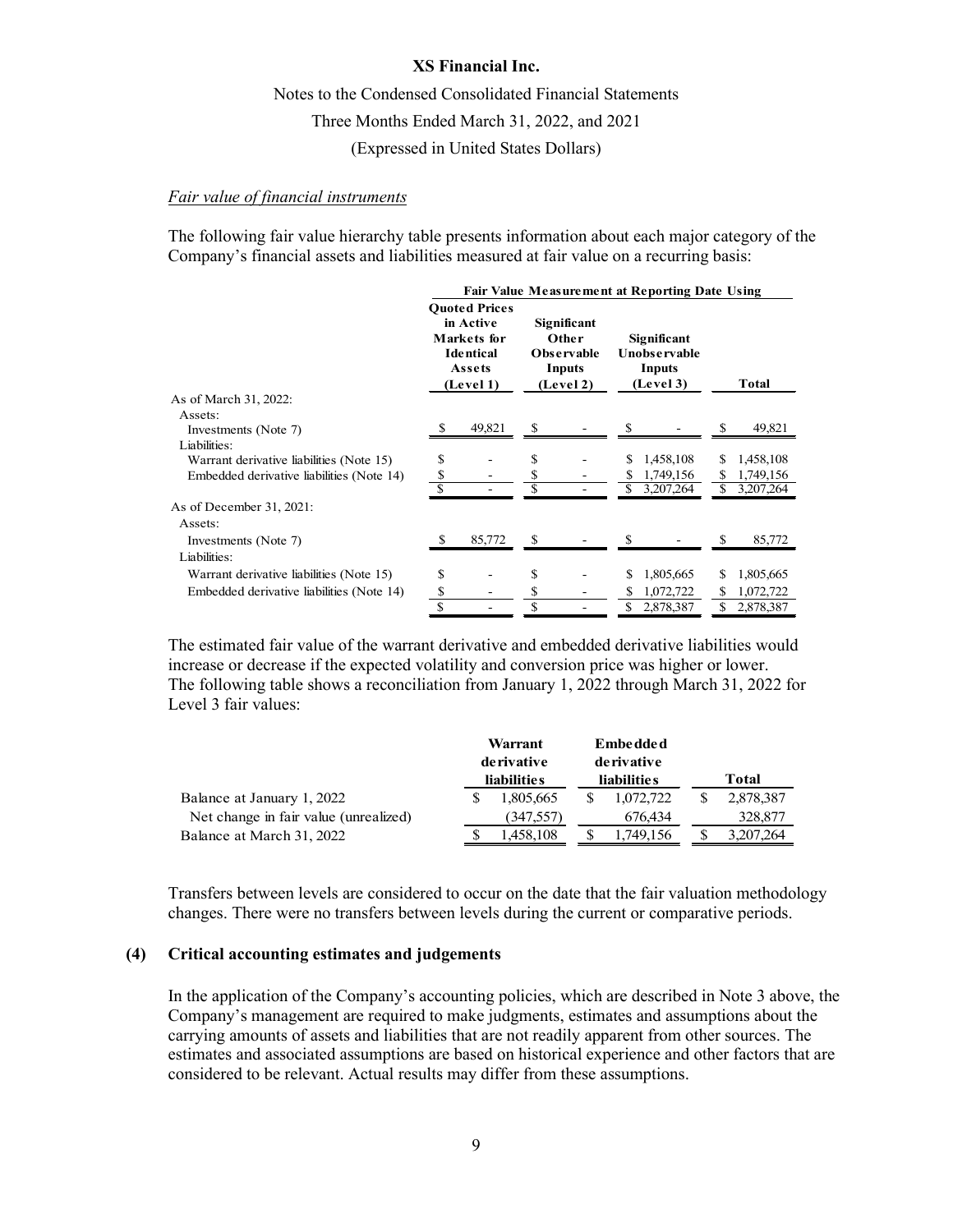Notes to the Condensed Consolidated Financial Statements Three Months Ended March 31, 2022, and 2021 (Expressed in United States Dollars)

The estimates and underlying assumptions are reviewed on an ongoing basis. Revisions to accounting estimates are recognized in the period in which the estimate is revised if the revision affects only that period, or in the period of the revision and future periods if the revision affects both current and future periods. Significant judgments, estimates and assumptions that have the most significant effect on the amounts recognized in the condensed consolidated financial statements are described below.

### *Depreciation of Servicing Equipment and Property and Equipment and Estimate of Useful Lives*

Depreciation of servicing and property and equipment is dependent upon estimates of useful lives. The Company estimates the useful lives of these assets based on the period over which the assets are expected to be available for use. The estimated useful lives are reviewed periodically and are updated if expectations differ from previous estimates due to physical wear and tear, technical or commercial obsolescence and legal or other limits on the use of the relevant assets.

### *Long-Lived Assets and Impairment*

Long-lived assets, such as servicing equipment and property and equipment, are reviewed for impairment whenever events or changes in circumstances indicate the carrying amount of an asset may not be recoverable. If circumstances require a long-lived asset or asset group be tested for possible impairment, the Company estimates its recoverable amount. An impairment loss is recognized to the extent the carrying value exceeds its recoverable amount. Fair value is determined using various valuation techniques, including discounted cash flow models, quoted market values, and third-party independent appraisals, as considered necessary.

### *Share-based Incentive Compensation*

The Company determines costs for share-based payments using market-based valuation techniques. The fair value of the market-based and performance-based share awards are determined at the date of grant using generally accepted valuation techniques. Assumptions are made and judgment used in applying valuation techniques. These assumptions and judgments include estimating the future volatility of the stock price, expected dividend yield, future employee turnover rates and future employee stock option exercise behaviors and corporate performance. Such judgments and assumptions are inherently uncertain. Changes in these assumptions affect the fair value estimates. The assumptions and models used for estimating fair value for share-based payment transactions is disclosed in Note 18. The expected volatility assumptions for the Company's option and warrant grants are based on both the Company's and comparable companies volatility.

# *Derivative Liabilities*

Derivative liabilities are initially recognized at fair value on the date entered into and are subsequently remeasured to their fair value at the end of each reporting period. Changes in the fair value of any derivative instrument are recognized immediately as a component of other expense (income) in the condensed consolidated statements of loss and comprehensive loss. The fair value of the derivative liabilities are subject to measurement uncertainty due to the assumptions made for the inputs in the valuation models. See Notes 14 and 15.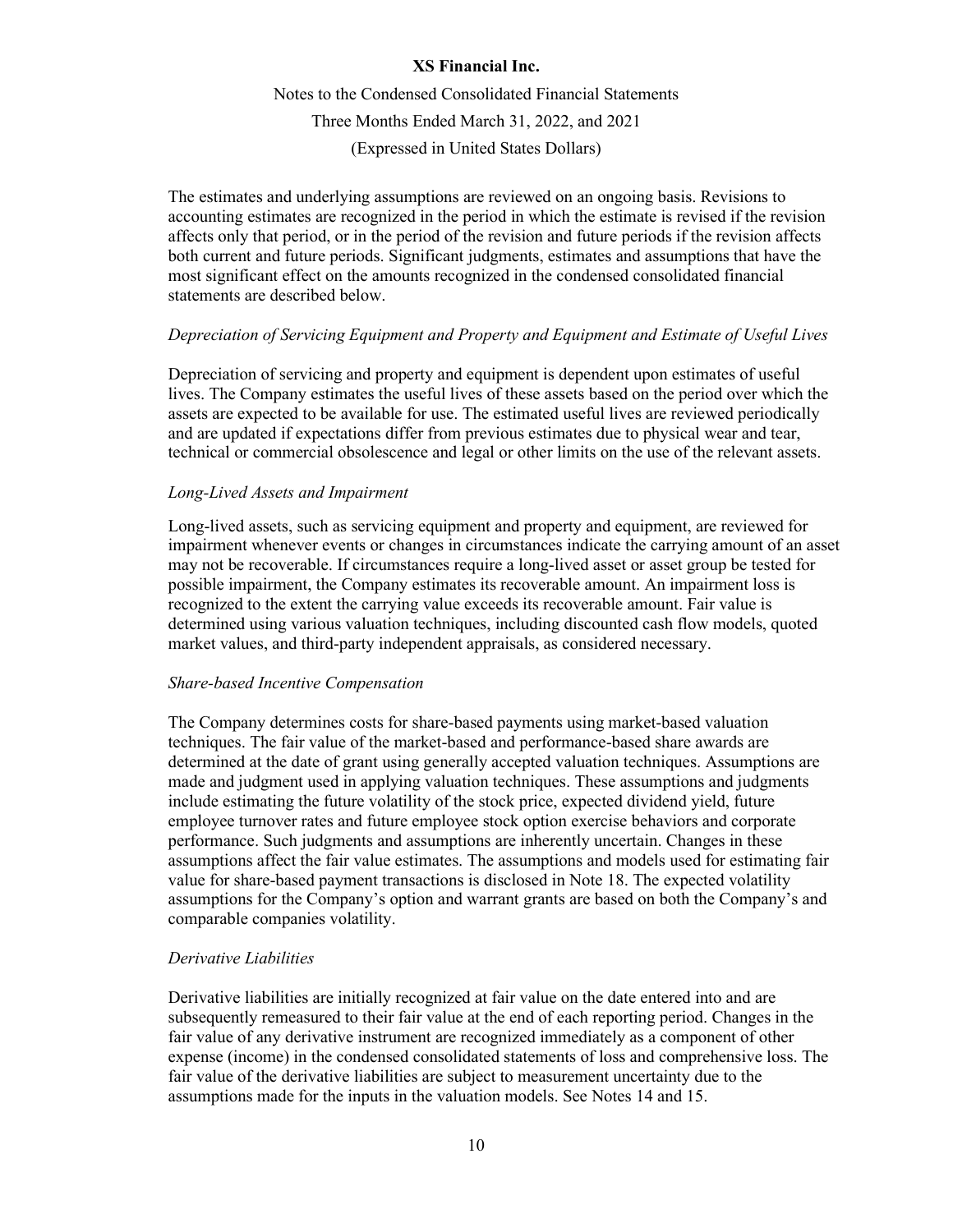Notes to the Condensed Consolidated Financial Statements Three Months Ended March 31, 2022, and 2021 (Expressed in United States Dollars)

# *Compound Financial Instruments*

The initial recognition of the compound financial instruments requires that the liability component and the conversion feature are recognized separately. Judgement is required to determine whether the conversion feature meets the definition of equity or a derivative liability. The fair values at initial recognition is subject to measurement uncertainty. See Note 14.

# *Functional Currency Determination*

The functional currency for the Company and its subsidiaries is the currency of the primary economic environment in which the entity operates.

Determination of functional currency is conducted through an analysis of the consideration factors identified in IAS 21. The Effects of Changes in Foreign Exchange Rates may involve certain judgments to determine the primary economic environment. The Company reconsiders the functional currency of its entities if there is a change in events and conditions which determine the primary economic environment. Significant changes to those underlying factors could cause a change to the functional currency.

# *Determination of Discount Rates*

Determination of the discount rate for term loans and convertible debentures is based on comparison to similar interest-bearing debt instruments of a group of comparative companies.

# *Determination of Financing Lease or Operating Lease*

In making the determination of whether an arrangement should be accounted for as a financing lease or an operating lease, the Company makes certain assumptions including, the interest implicit in the lease and the residual value of the equipment at the end of the lease.

### *Expected Credit Losses*

See Note 9.

# *Definition of a Business*

Determination of whether a set of assets acquired, and liabilities assumed constitute a business under IFRS 3 requires the Company to make certain judgments, taking into account all facts and circumstances.

### *Contingencies*

See Note 14 and 20.

# *Income, Value Added, Withholding and Other Taxes*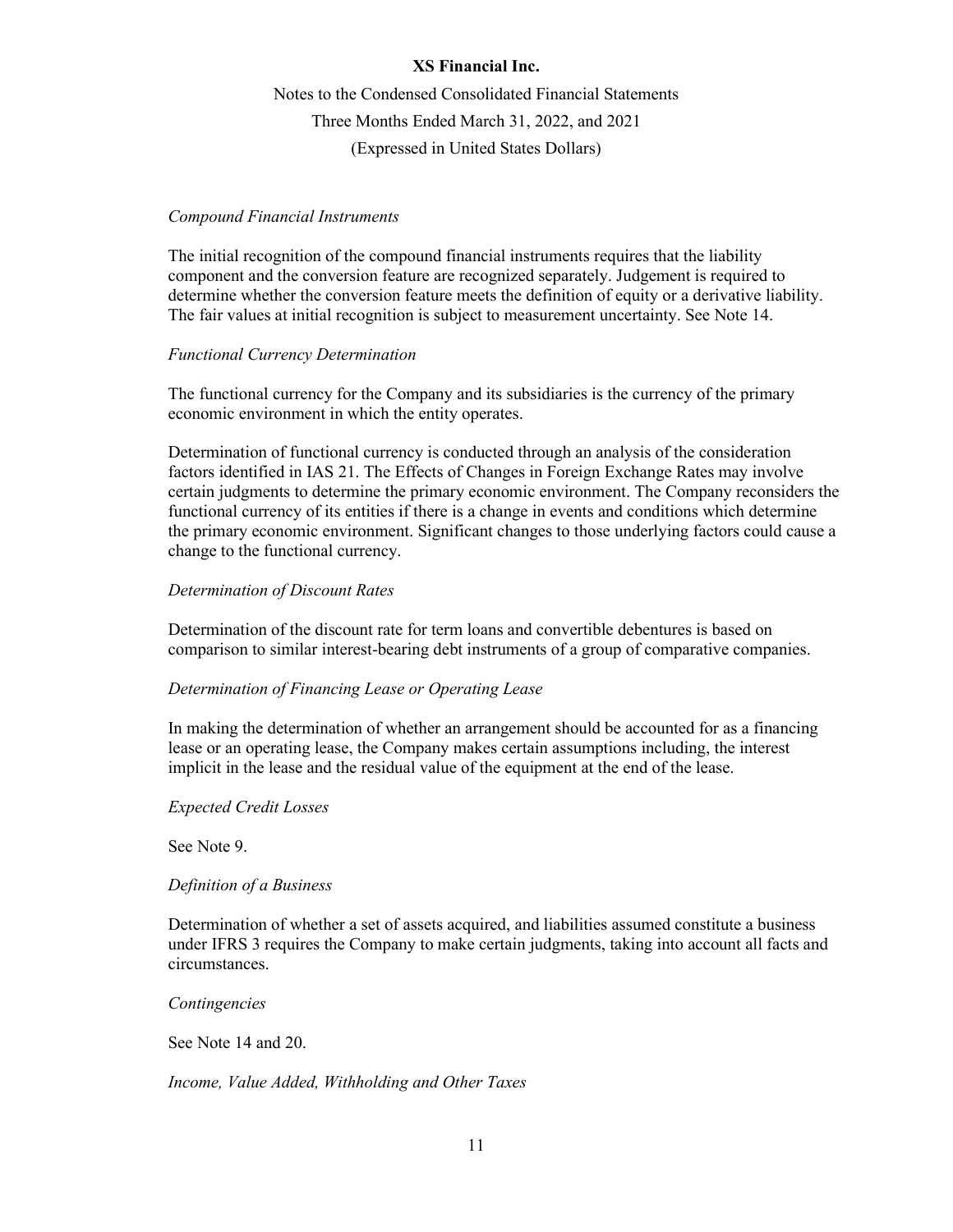Notes to the Condensed Consolidated Financial Statements Three Months Ended March 31, 2022, and 2021 (Expressed in United States Dollars)

The Company is subject to income, value added, withholding and other taxes. Significant judgment is required in determining the Company's provisions for taxes. There are many transactions and calculations for which the ultimate tax determination is uncertain during the ordinary course of business. The Company recognizes liabilities for anticipated tax audit issues based on estimates of whether additional taxes will be due. The determination of the Company's income, value added, withholding and other tax liabilities requires interpretation of complex laws and regulations. The Company is also subject to tax regulations as they relate to flow-through financing arrangements. The Company's interpretation of taxation law as applied to transactions and activities may not coincide with the interpretation of the tax authorities. All tax related filings are subject to government audit and potential reassessment subsequent to the financial statement reporting period. Where the final tax outcome of these matters is different from the amounts that were initially recorded, such differences will impact the tax related accruals and deferred income tax provisions in the period in which such determination is made.

### **(5) Revenue**

The following table presents a disaggregation of revenue by source and timing of revenue recognition:

|                                               |      | Three months ended | March 31, |         |
|-----------------------------------------------|------|--------------------|-----------|---------|
|                                               | 2022 |                    | 2021      |         |
| Revenue source:                               |      |                    |           |         |
| Financing income on financing leases (Note 9) |      | \$ 1,283,633       |           | 406,172 |
| Other revenue                                 |      | 5,000              |           | 10,000  |
|                                               |      | 1,288,633          |           | 416,172 |

### *Revenue concentration*

All of the Company's revenue is derived from customers in the United States with three customers representing 35%, 30%, and 21% for the three months ended March 31, 2022 and 39%, 22% and 21% of the Company's recognized revenue for the three months ended March 31, 2021.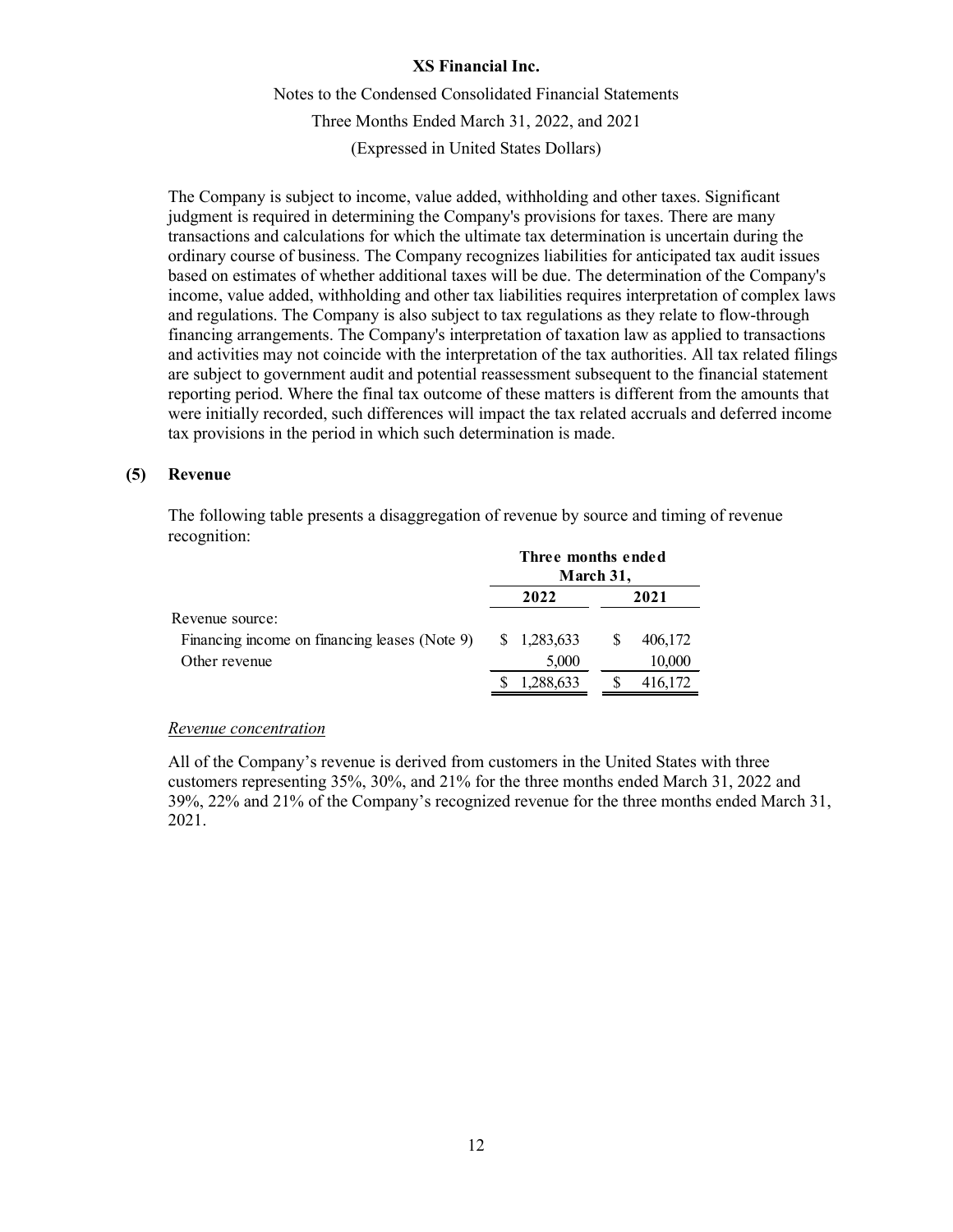Notes to the Condensed Consolidated Financial Statements Three Months Ended March 31, 2022, and 2021 (Expressed in United States Dollars)

### **(6) Expenses by nature**

The following tables presents an analysis of expense by nature:

|                                  | Three months ended |           |    |         |  |  |
|----------------------------------|--------------------|-----------|----|---------|--|--|
|                                  | March 31,          |           |    |         |  |  |
|                                  |                    | 2022      |    | 2021    |  |  |
| Administrative expenses:         |                    |           |    |         |  |  |
| Compensation and benefits        | \$                 | 270,057   | \$ | 19,359  |  |  |
| Incentive compensation           |                    | 464,838   |    | 124,911 |  |  |
| Contractors and outside services |                    | 75,324    |    | 131,576 |  |  |
| Management fee                   |                    |           |    | 86,001  |  |  |
| Professional fees                |                    | 57,223    |    | 239,254 |  |  |
| Travel, meals and entertainment  |                    | 5,723     |    | 3,597   |  |  |
| Insurance                        |                    | 58,434    |    | 57,188  |  |  |
| Depreciation expense             |                    | 4,077     |    | 4,563   |  |  |
| Other expenses                   |                    | 66,630    |    | 36,147  |  |  |
|                                  |                    | 1,002,306 |    | 702,596 |  |  |
| Sales and marketing expenses:    |                    |           |    |         |  |  |
| Compensation and benefits        | \$                 | 52,271    | \$ | 27,835  |  |  |
| Contractors and outside services |                    |           |    | 16,700  |  |  |
| Advertising and marketing        |                    | 11,291    |    | 28,998  |  |  |
| Other expenses                   |                    | 92        |    | 527     |  |  |
|                                  | \$                 | 63,654    | \$ | 74,060  |  |  |

### **(7) Investments**

In January 2020, the Company entered into a strategic partnership and cooperation agreement with KushCo Holdings Co. Inc. ("KushCo"), a CDN publicly listed company, whereby the Company issued 10,600.3 proportionate voting shares at a share price of approximately \$309CAD (\$236) for total consideration of \$3,273,100 in exchange for 1,653,081 shares of KushCo valued at the fair value of the KushCo shares at the time of receipt based on the quoted market price on the date of the transaction. In August 2021, KushCo mergered with Greenlane Holdings, Inc. ("Greenlane"), a NASDAQ publicly listed company. The Company received 0.3016 shares of Greenlane common stock for each share of KushCo common stock owned, and Greenlane became the holders of the Company's 10,600.3 proportionate voting shares.

The Company recorded the shares received from Greenlane (formerly KushCo) as investments on the consolidated statement of financial position. Investments are classified at FVTPL. At March 31, 2022 the remaining investment in Greenlane (formerly KushCo) was re-valued at \$49,821. The Company recorded an unrealized change in fair value, resulting in a loss of \$35,951 and a gain of \$(169,954) in the condensed consolidated statements of loss and comprehensive loss for the three months ended March 31, 2022 and 2021, respectively.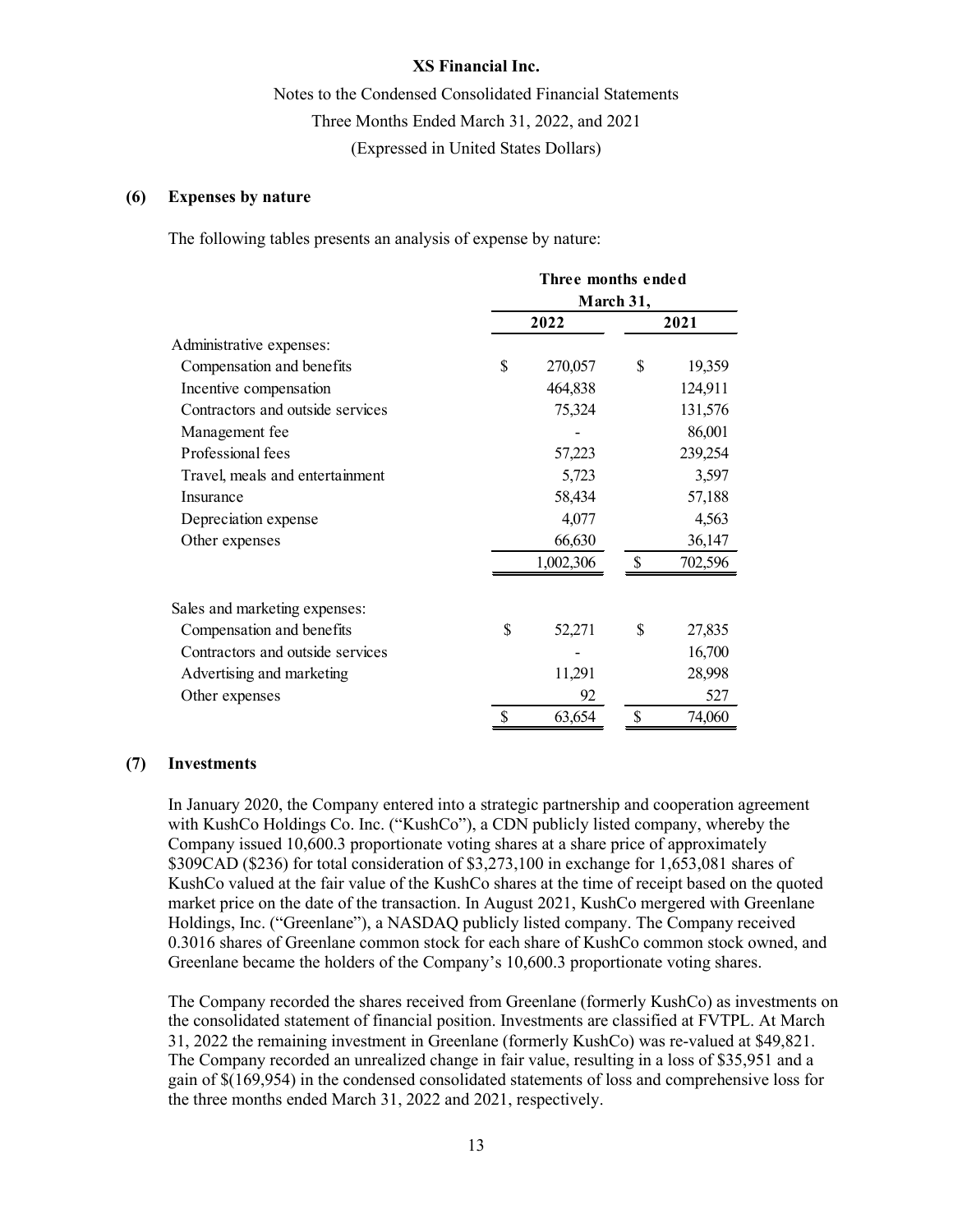Notes to the Condensed Consolidated Financial Statements Three Months Ended March 31, 2022, and 2021 (Expressed in United States Dollars)

# **(8) Trade receivables**

The carrying value of trade receivables as of March 31, 2022 and December 31, 2021 was \$256,910 and \$nil, respectively.

Trade receivables are measured at amortized cost net of allowance for uncollectible amounts. The Company determines its expected credit loss based on a number of factors, including length of time an account is past due, the customer's previous loss history, and the ability of the customer to pay its obligation to the Company. The Company writes off receivables when they become uncollectible. Expected credit losses are included in general and administration expenses within the condensed consolidated statements of loss and comprehensive loss.

## **(9) Financing receivables**

The following table presents financing receivables:

|                                   | March 31, |              | December 31, |
|-----------------------------------|-----------|--------------|--------------|
|                                   |           | 2022         | 2021         |
| Financing receivables, short-term |           | 11.447.185   | 9.484.979    |
| Financing receivables, long-term  |           | 27,695,396   | 25,474,255   |
|                                   |           | 39, 142, 581 | 34,959,234   |

The Company has entered into lease arrangements as a lessor that are considered to be finance leases. All of the risks and rewards of ownership of the service equipment assets underlying the finance leases are substantially transferred to the lessee.

The following table presents a maturity analysis of lease receivables, including the undiscounted lease payments to be received as at March 31, 2022:

| 2022                                         | \$<br>12,037,474 |
|----------------------------------------------|------------------|
| 2023                                         | 15,772,921       |
| 2024                                         | 13,953,164       |
| 2025                                         | 5,571,634        |
| 2026                                         | 560,171          |
| Total undiscounted lease payments receivable | 47,895,364       |
| Unearned finance income                      | (8,752,783)      |
| Net investment in lease                      | 39,142,581       |
|                                              |                  |

*Allowance for credit losses*

The Company measures loss allowances based on an expected credit loss ("ECL") impairment model for all financial instruments except those measured at FVTPL. Application of the model depends on the following credit stages of the financial assets: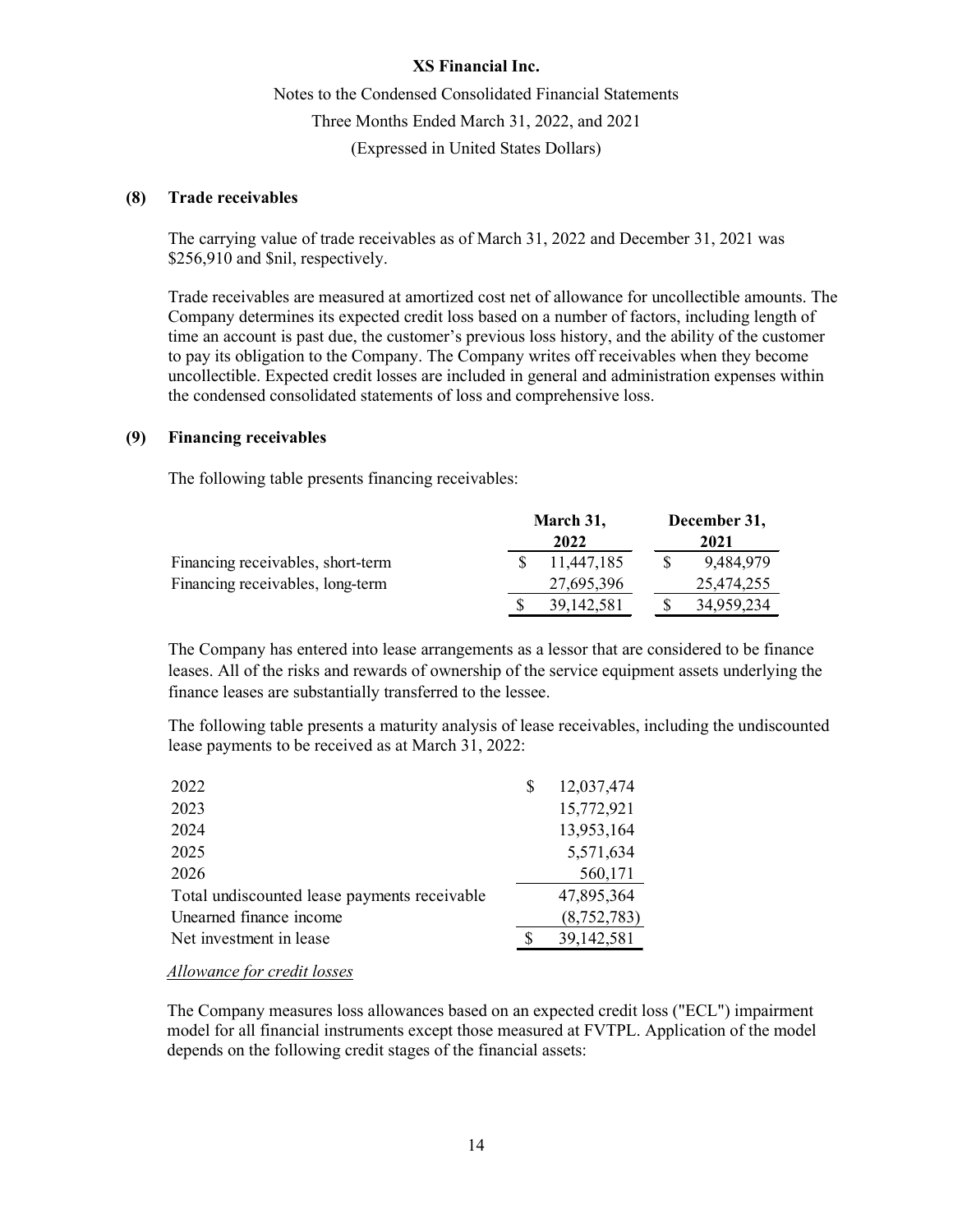# Notes to the Condensed Consolidated Financial Statements Three Months Ended March 31, 2022, and 2021 (Expressed in United States Dollars)

(i) Stage 1 - for new leases recognized and for existing leases that have not experienced a significant increase in credit risk since initial recognition, a loss allowance is recognized equal to the credit losses expected to result from defaults occurring in the next 12 months; (ii) Stage 2 - for those leases that have experienced a significant increase in credit risk since initial recognition, a loss allowance is recognized equal to the credit losses expected over the remaining life of the lease; and

(iii) Stage 3 - for leases that are considered to be credit-impaired, a loss allowance equal to full life time ECLs is recognized.

Thus, the evaluation of the allowance for credit losses is performed on a lease by lease basis. Definitions of default have been selected to eliminate the judgement that may otherwise be necessary, given the diversity within the finance receivable portfolio, the lack of individual drivers of changes in credit risk across assets and over time, and the resulting inability to assess which specific assets will be rectified. For the purposes of measuring ECL, a default is defined as leases and loans that have missed one payment and are not subsequently rectified within 60 days.

The Company is entitled to repossess financed equipment if the borrower defaults on their lease obligations. Any amounts recovered from the sale of repossessed equipment are credited to the allowance for credit losses when received.

The process of estimating ECLs uses the following inputs and assumptions to reflect information about past events, current conditions and forecasts of future conditions that are not already captured in the inputs:

- Recoveries of amounts previously written off in the last 12 months, as an estimate of recoveries for the next 12 months;
- An estimate of the effects of natural disasters and economic shocks that have occurred on credit losses in the next 12 months;
- The stage of the business cycle for the industry, which considers: the competitive environment, GDP growth, prevailing interest rates and expectations of future rates, fiscal policy and inflation rates; and
- Current delinquency trends of non-accrual and greater than 30 days delinquency rates.

Determining the inputs listed and ECLs requires significant estimation uncertainty. The estimation and application of forward-looking information requires significant judgement.

As of March 31, 2022, there are no finance receivables past due or impaired and the Company has not recognized and loss allowance for expected credit losses on financing receivables.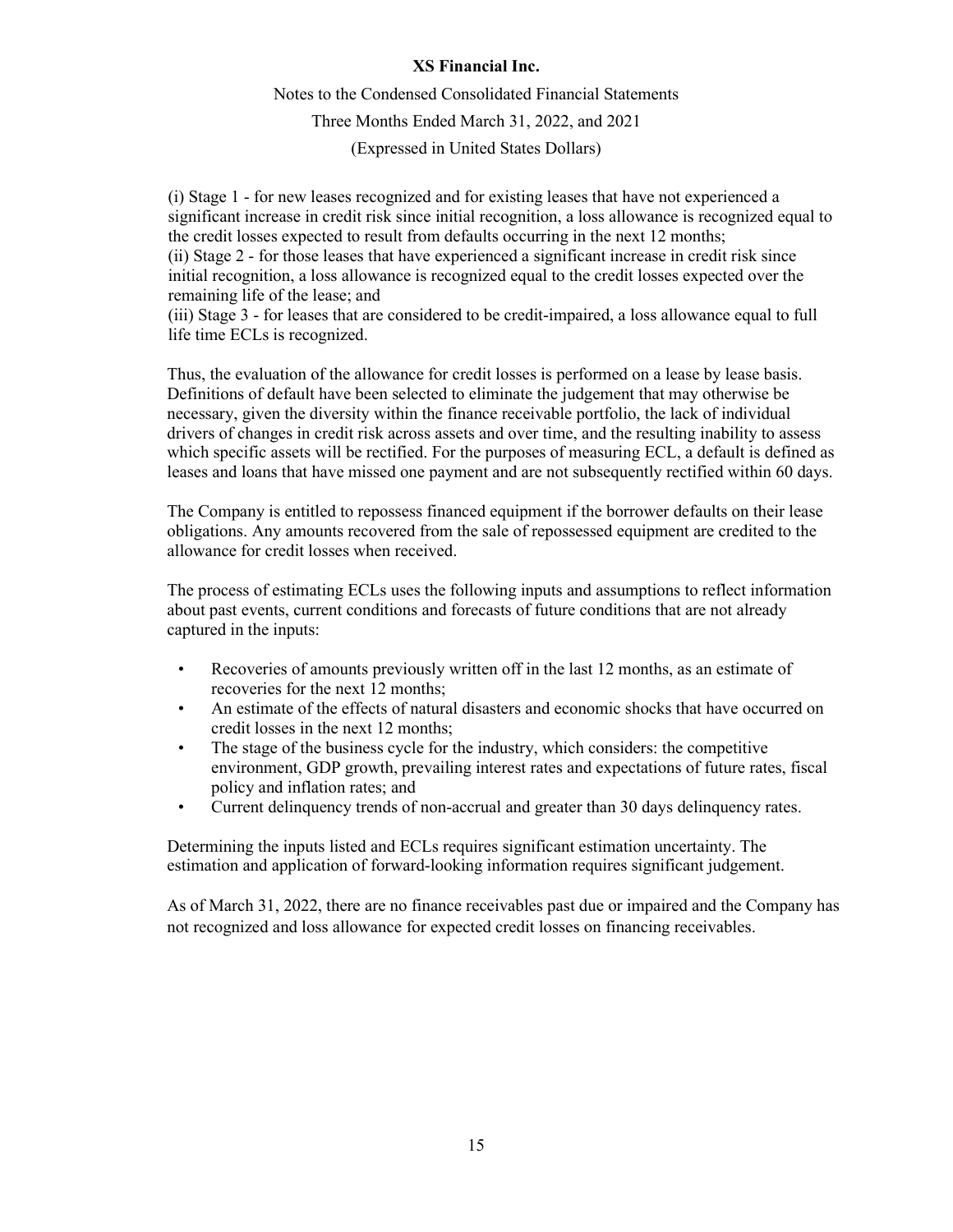Notes to the Condensed Consolidated Financial Statements Three Months Ended March 31, 2022, and 2021 (Expressed in United States Dollars)

# **(10) Prepaid and other current assets**

The following table presents prepaid and other current assets:

|                        | March 31,<br>2022 | December 31,<br>2021 |  |         |
|------------------------|-------------------|----------------------|--|---------|
| Prepaid insurance      | S                 | 31,362               |  | 42,369  |
| Prepaid software costs |                   | 50,000               |  |         |
| Vendor receivable      |                   | 10,000               |  | 37,462  |
| Canada tax receivable  |                   | 11,979               |  | 16,550  |
| Other                  |                   | 13,663               |  | 18,716  |
|                        |                   | 117,004              |  | 115,097 |

### **(11) Servicing, property and equipment**

The following table below presents the change in carrying value of the Company's servicing property and equipment from January 1, 2022, through March 31, 2022:

|                                  | <b>Computers</b> |          | <b>Machinery and</b><br>equipment | Servicing<br>equipment |           | <b>Total</b> |           |
|----------------------------------|------------------|----------|-----------------------------------|------------------------|-----------|--------------|-----------|
| Cost:                            |                  |          |                                   |                        |           |              |           |
| Balance at January 1, 2022       | S                | 13,621   | \$<br>3,490                       | \$                     | 64,825    | S            | 81,936    |
| <b>Additions</b>                 |                  | 2,833    |                                   |                        |           |              | 2,833     |
| Balance at March 31, 2022        |                  | 16.454   | \$<br>3,490                       | S                      | 64.825    | S            | 84,769    |
| <b>Accumulated Depreciation:</b> |                  |          |                                   |                        |           |              |           |
| Balance at January 1, 2022       | S                | (11,023) | \$<br>(2,385)                     | S                      | (41, 142) | S            | (54, 550) |
| Depreciation                     |                  | (650)    | (174)                             |                        | (3,253)   |              | (4,077)   |
| Balance at March 31, 2022        |                  | (11,673) | \$<br>(2,559)                     | S                      | (44,395)  | S            | (58,627)  |
| Net book value:                  |                  |          |                                   |                        |           |              |           |
| Balance at December 31, 2021     | S                | 2,598    | \$<br>1.105                       | S                      | 23,683    | S            | 27,386    |
| Balance at March 31, 2022        | S                | 4,781    | \$<br>931                         | \$                     | 20,430    | S            | 26,142    |

All of the servicing and property and equipment is located in the United States.

Depreciation expense related to servicing, property and equipment is included in administrative expenses within the condensed consolidated statements of loss and comprehensive loss.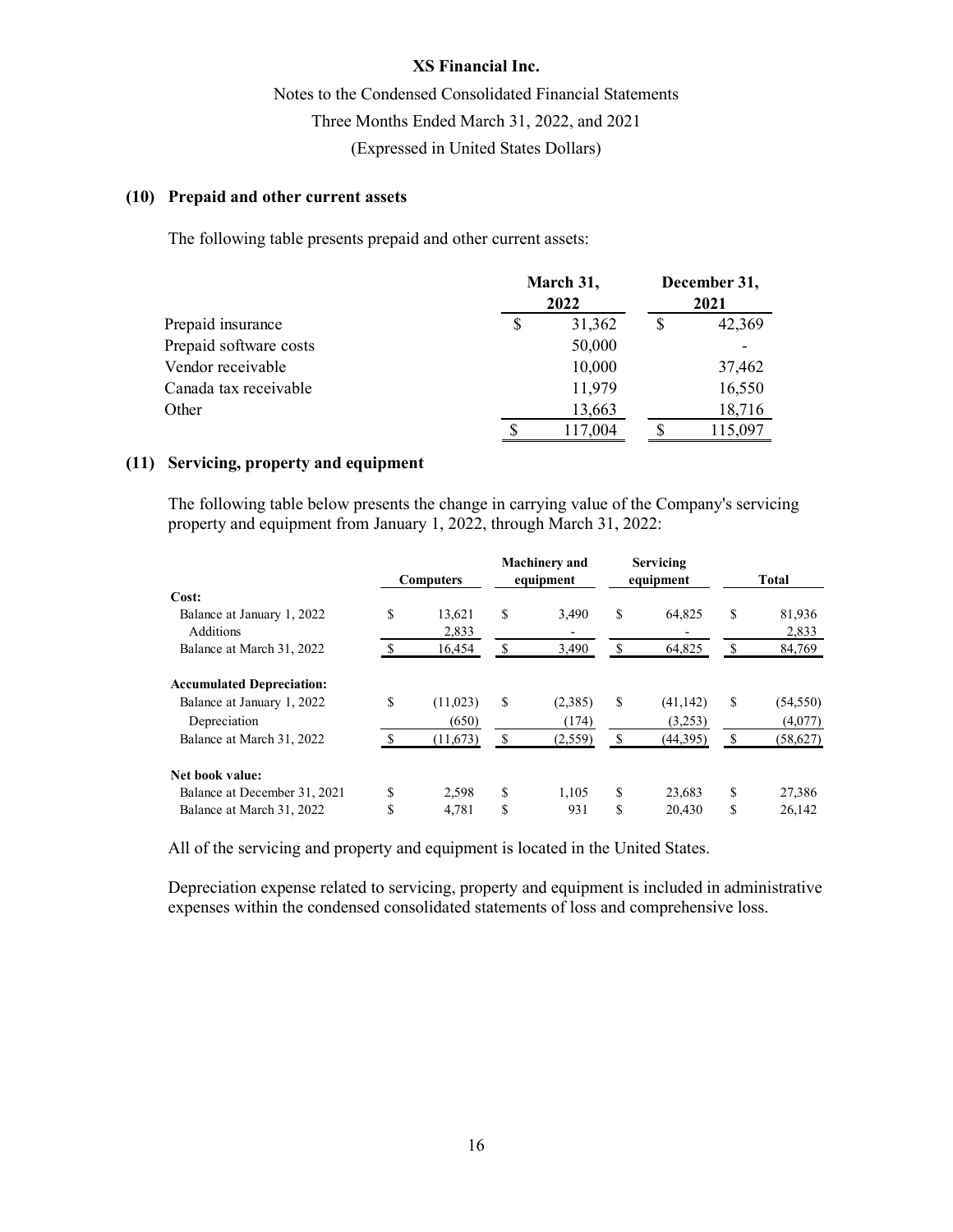Notes to the Condensed Consolidated Financial Statements Three Months Ended March 31, 2022, and 2021 (Expressed in United States Dollars)

# **(12) Trade and other payables**

The following table presents trade and other payables:

|                | March 31,<br>2022 |  |           |
|----------------|-------------------|--|-----------|
| Trade payables | 2,346,088         |  | 1,418,595 |
| Other payables | 1,383             |  | 3,858     |
|                | 2,347,471         |  | 1,422,453 |

Trade payables primarily comprise equipment purchases satisfying financing agreements with the Company's customers.

# **(13) Accrued expenses**

The following table presents accrued expenses:

|                                            | March 31, |           | December 31, |
|--------------------------------------------|-----------|-----------|--------------|
|                                            |           | 2022      | 2021         |
| Accrued servicing equipment purchases      | S         | 3,897,552 | 2,630,511    |
| Accrued professional fees                  |           | 75,000    | 82,850       |
| Accrued compensation, commissions, benefts |           |           |              |
| and related taxes                          |           | 165,674   | 224,164      |
| Accrued sales tax                          |           | 50,655    | 11,777       |
| Unearned revenue                           |           | 78,974    | 17,500       |
|                                            |           | 4,267,855 | 2,966,802    |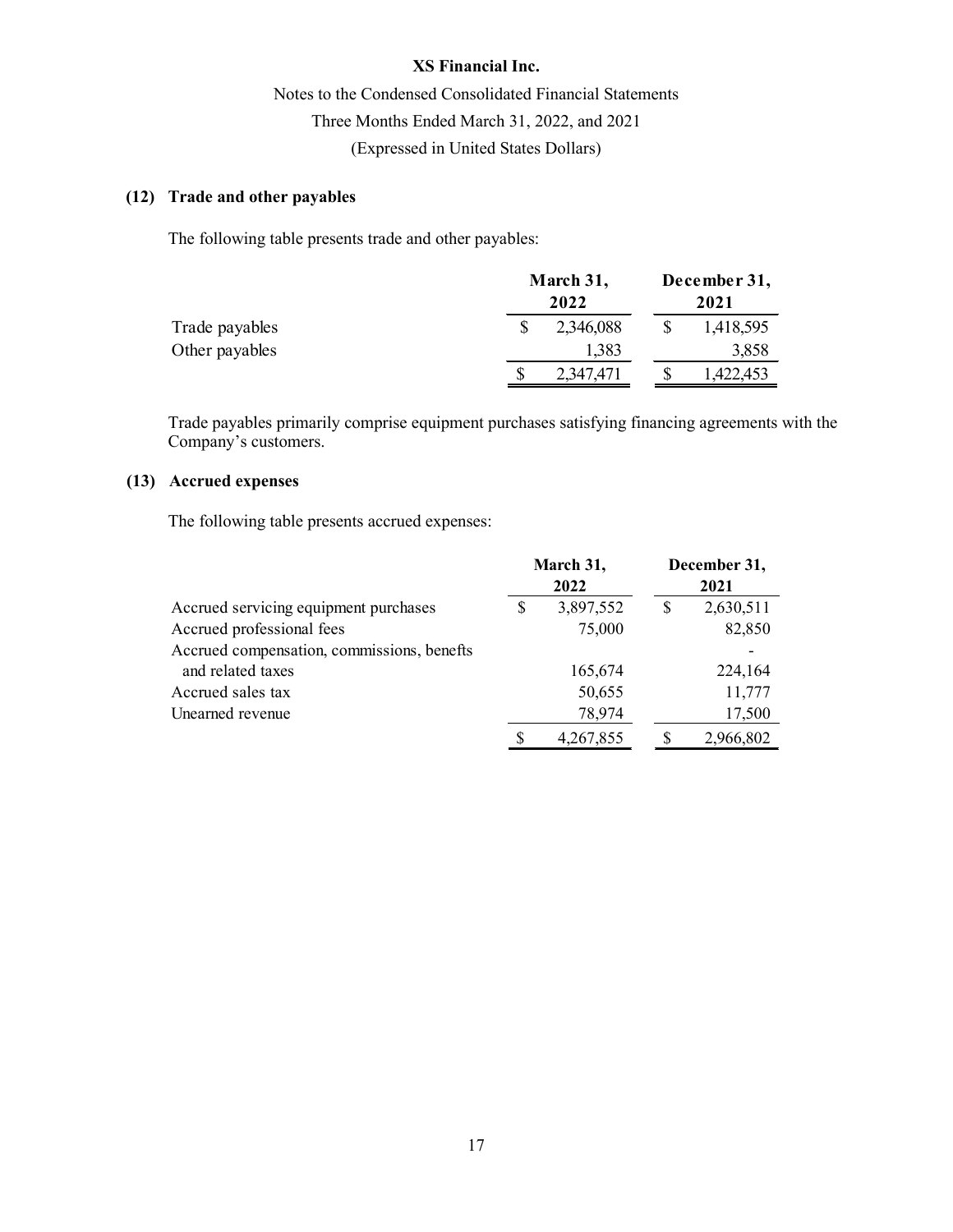Notes to the Condensed Consolidated Financial Statements Three Months Ended March 31, 2022, and 2021 (Expressed in United States Dollars)

### **(14) Loans and borrowings**

The following table presents loans and borrowings outstanding:

| <b>Description</b>                        | <b>Maturity date</b>                                        | <b>Interest</b><br>rate | March 31,<br>2022 | December 31,<br>2021 |             |  |
|-------------------------------------------|-------------------------------------------------------------|-------------------------|-------------------|----------------------|-------------|--|
| Line of credits:                          |                                                             |                         |                   |                      |             |  |
| Line of credit                            | November, 2022                                              | $8.0\%$                 | \$                | \$                   |             |  |
| Credit facility                           | September, 2023                                             | 11.75%                  |                   |                      |             |  |
| Term loans:                               |                                                             |                         |                   |                      |             |  |
| Syndication notes                         | April, 2024 - July, 2025                                    | 12.0%                   | 4,760,713         |                      | 5,119,620   |  |
| Convertible debentures:                   |                                                             |                         |                   |                      |             |  |
| Broker debentures                         | March, 2024                                                 | 10.0%                   | 218,869           |                      | 218,869     |  |
| Sub Receipt debentures                    | September, 2024                                             | $10.0\%$                | 4,059,242         |                      | 4,059,242   |  |
| Convertible notes                         | October, 2023                                               | $9.5\%$                 | 33,785,335        |                      | 33,617,249  |  |
|                                           |                                                             |                         | 42,824,159        |                      | 43,014,980  |  |
| Less:                                     |                                                             |                         |                   |                      |             |  |
|                                           | Unamortized discounts, debt issuance costs, financing costs |                         |                   |                      |             |  |
| and prepaid offering costs <sup>(1)</sup> |                                                             |                         | (6,595,073)       |                      | (7,393,636) |  |
|                                           |                                                             |                         | 36,229,086        | \$                   | 35,621,344  |  |
| Non-current                               |                                                             |                         | 34,868,939        | \$                   | 34,334,201  |  |
| Current                                   |                                                             |                         | 1,360,147         |                      | 1,287,143   |  |
|                                           |                                                             |                         |                   |                      |             |  |

Note to the table:

(1) The carrying value of the broker debentures, and Sub Receipt debentures issued in 2019 were adjusted using a discount rate of 25% to reflect the prevailing borrowing rates associated with debt acquired by companies with a similar credit risk profile as the Company. The carrying value of the convertible notes issued in 2021 are netted against discounts related to the recognition of derivative liabilities and cash issuance costs. The debt discounts are accreted over the life of the respective debt instruments using the effective interest method.

The following table below shows the change in carrying value of the Company's loans and borrowings From January 1, 2022, through March 31, 2022:

|                                                                                                                                                      |   | Line of<br>credits | Term<br>loans | Convertible<br>debentures | Debt discounts,<br><i>issuance costs</i><br>and deferred<br>financing costs | Total                   |
|------------------------------------------------------------------------------------------------------------------------------------------------------|---|--------------------|---------------|---------------------------|-----------------------------------------------------------------------------|-------------------------|
| Balance at January 1, 2021                                                                                                                           | Ф |                    | \$5,119,620   | \$37,895,360              | \$ $(7,393,636)$ <sup>(1)</sup>                                             | \$35,621,344            |
| Repayments                                                                                                                                           |   |                    | (358,907)     | -                         |                                                                             | (358,907)               |
| Issuance of additional convertible<br>notes as payment for PIK Interest<br>Amortization and accretion of debt<br>discounts, financing costs and debt |   |                    |               | 168,086                   |                                                                             | 168,086                 |
| issuance costs<br>Balance at March 31, 2022                                                                                                          |   |                    | \$4,760,713   | 38,063,446<br>\$.         | 798,563<br>(6,595,073)                                                      | 798,563<br>\$36,229,086 |

#### Note to the table:

(1) Represents (i) debt discounts on loan borrowing proceeds and convertible debt issuances, and debt issuance costs netted against the gross proceeds of the Sub Receipt debenture issuance in 2019, (ii) debt discounts of \$3,927,168 on the convertible notes issuance in 2021 of which \$1,960,393 is allocated to embedded derivative liabilities, and \$1,966,775 is allocated to warrant derivative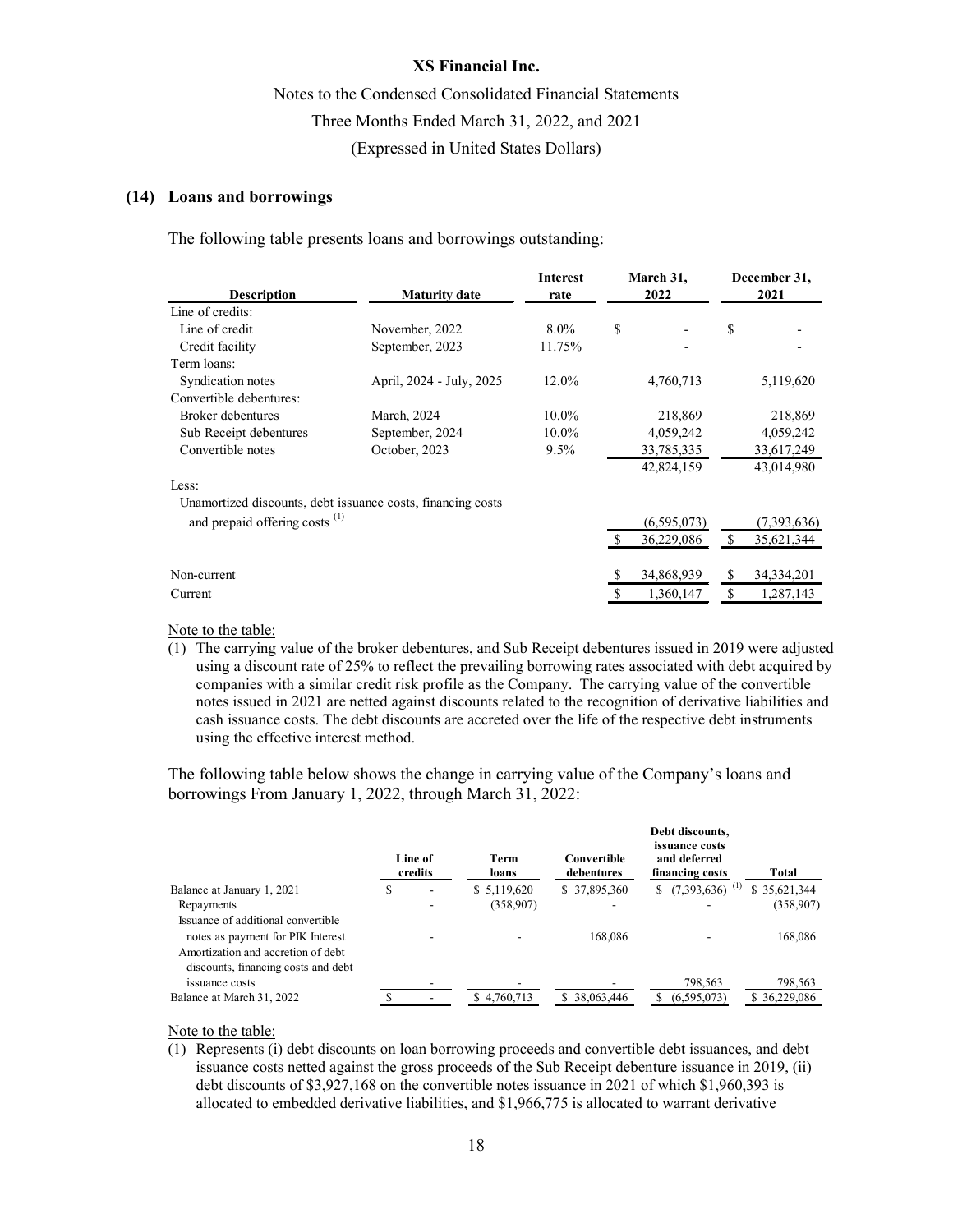Notes to the Condensed Consolidated Financial Statements Three Months Ended March 31, 2022, and 2021 (Expressed in United States Dollars)

liabilities, (iii) \$2,071,827 of debt issuance costs netted against the gross proceeds of the convertible notes and (iv) deferred financing costs related to the Company's line of credit borrowings.

### *Convertible debentures*

In October 2021, the Company completed a private placement of unsecured convertible debenture notes ("convertible notes") in the aggregate principal amount of \$43,500,000, of which \$33,500,000 million was funded at closing with an additional \$10,000,000 available on a delayed draw on the same terms until June 30, 2022. The convertible notes mature two years following the closing date of the offering subject to a one-year extension at the option of the Company upon providing at least 30 days prior notice and issuing additional convertible notes to the holders on a pro-rata basis in an aggregate principal amount equal to 1% of the aggregate principal amount of the convertible notes outstanding as of the date of the extension notice. Additionally, as part of the transaction, one purchaser was entitled to a seat on the Company's board of directors.

The principal amount outstanding under the convertible notes may be converted by the holders at any time prior to the third business day prior to maturity into Shares at a conversion price equal to the lesser of: (i) CAD\$0.35 per Share; or (ii)(a) the last offering price per security (the "Qualified Offering Price") in one or more prospectus offerings of Shares completed by the Company within 12 months of the closing of the Offering to raise aggregate gross proceeds of at least US\$5,000,000 (a "Qualified Offering") if the date of conversion is prior to the commencement of marketing of such Qualified Offering; or (b) 125% of the Qualified Offering Price if the date of conversion is after the commencement of marketing of such Qualified Offering, all in accordance with the terms and conditions of the notes.

Interest on the convertible notes accrue at the rate of (i) 9.50% per annum, of which 7.50% shall be payable in cash and the remaining 2.00% shall be payable in kind by the issuance of additional convertible notes ("PIK Interest") and (ii) in the event of the Shares commence trading on a market tier of the Nasdaq Stock Market LLC (a "NASDAQ Listing"), interest shall accrue at a rate of 8.00% per annum, of which 6.00% shall be payable in cash, and the remaining 2.00% shall be payable as PIK Interest.

In the event of a change of control of the Company, XSF shall be required to redeem the convertible notes at a repurchase price equal to the greater of (i) 101% of the principal amount thereof, plus accrued and unpaid interest; and (ii) the product of  $(x)$  the number of Shares issuable upon conversion of the convertible notes to be redeemed and (y) the "transaction price" of such change of control, payable in the same form and amount as would be payable on the underlying Shares, all in accordance with the terms and conditions of the notes.

The Company also issued an aggregate of 16,750,000 share purchase warrants being one warrant for each US\$2.00 principal amount of convertible notes (Note 15). The warrants to be received have an exercise price of a \$0.45CAD (\$0.36) and have a three-year term.

The principal amount of the convertible notes was estimated at a fair value of \$31,539,607 at issuance with the difference of \$1,960,393 reflected as an embedded derivative liability for the conversion feature and offset against the convertible notes carrying value as a discount. The discount will be amortized to interest expense over the life of the convertible notes under the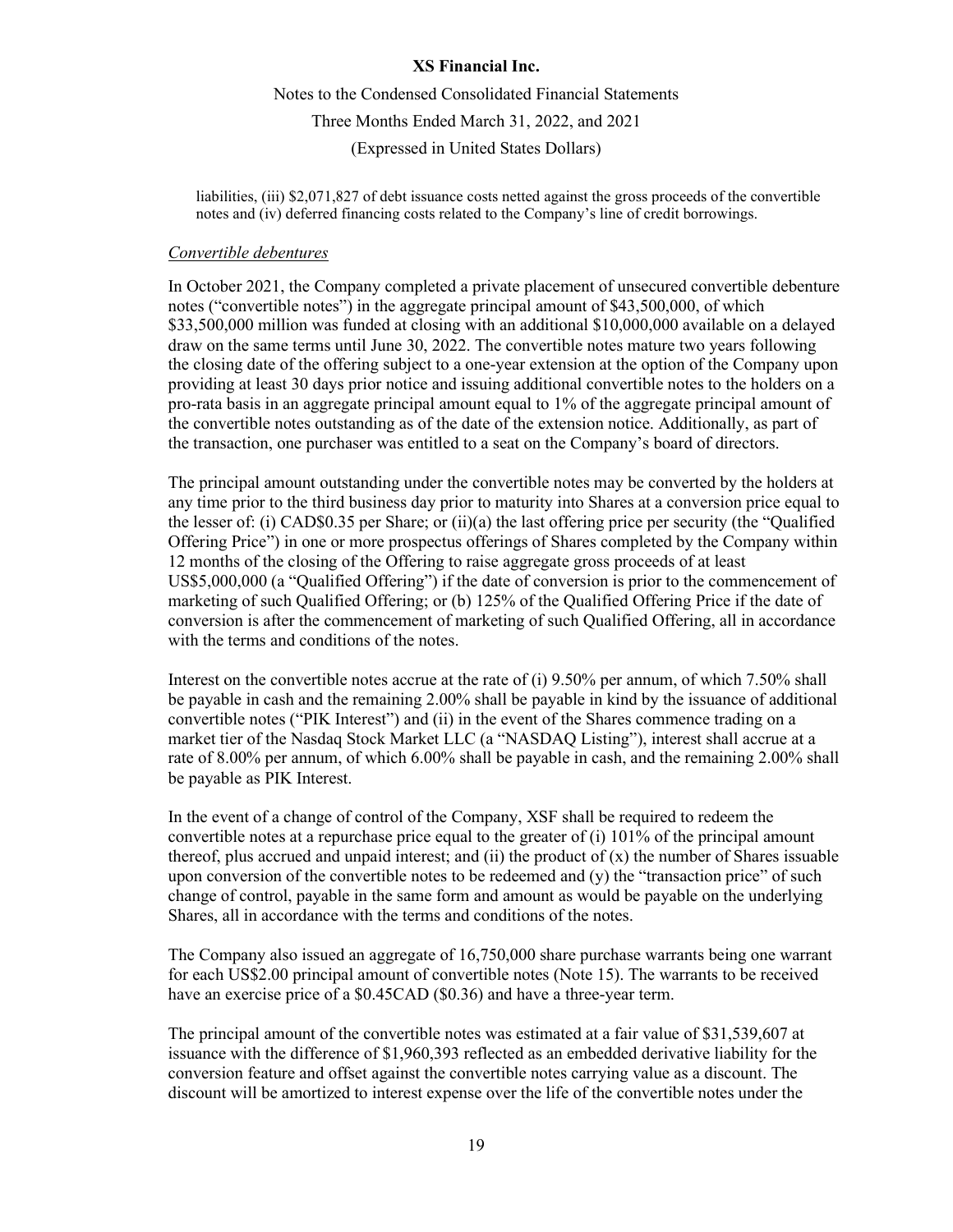Notes to the Condensed Consolidated Financial Statements Three Months Ended March 31, 2022, and 2021 (Expressed in United States Dollars)

effective interest rate method. Additionally, the Company incurred debt issuance costs, netted against the gross proceeds of the issuance, of \$2,071,826 in connection with the issuance of the convertible notes. The debt issuance costs were recorded as a discount on the convertible notes carrying value and are being amortized to interest expense over the life of the convertible notes under the effective interest rate method.

In March and April 2019, the Company issued \$294,000CAD (\$218,869) of convertible debentures to investment advisors and brokers for services rendered in raising debt subscriptions ("broker debentures"). The broker debentures mature after 5 years and bear interest at a rate of 10% per annum payable in cash in equal quarterly installments. The broker debentures convert into common shares and warrants at a conversion price of \$1.10CAD (\$0.82) at the holders' option prior to maturity or upon a change of control. The warrants to be received have an exercise price of a \$1.50CAD (\$1.12) and have a five-year term. Upon a change in control, the Company is required to purchase the broker debentures at a price of 105% of the principal balance plus accrued, unpaid interest. The Company has accounted for the fair value of the convertible debt at issuance of \$218,869 as debt issuance costs, within the consolidated statements of financial position and is being amortized to interest expense over the term of the Sub Receipt debentures under the effective interest rate method within the condensed consolidated statements of loss and comprehensive loss. The debt discount of \$160,499 is being amortized to interest expense over the term of the broker debentures under the effective interest rate method within the condensed consolidated statements of loss and comprehensive loss. As of September 11, 2019, with the completion of the reverse acquisition, the broker debentures were re-issued through the legal parent entity and the underlying functional currency change triggered a reclassification of the debenture liability to equity. The fair value of the debenture liability as at September 11, 2019 immediately prior to the reclassification was \$145,989.

In March and April 2019, the Company completed a private placement of 5,882 subscription receipts for aggregate gross proceeds of approximately \$5,882,000CAD (\$4,500,000) and closing costs of approximately \$560,000 CAD (\$426,000). The subscription receipts were held in escrow, until satisfaction of the escrow release conditions, at which time each subscription receipt would be convertible into one 10% unsecured convertible debenture of the Company in the principal amount of \$1,000CAD ("Sub Receipt debenture"). On September 11, 2019, the escrow conditions were met, and the Company issued \$5,882,000CAD (\$4,472,085) of convertible debentures ("Sub Receipt debentures") to various investors. The Sub Receipt debentures mature after 5 years and bear interest at a rate of 10% per annum payable in cash in equal quarterly installments. The Sub Receipt debentures convert into common shares and warrants at a conversion price of \$1.10CAD (\$0.82) at the holders' option prior to maturity or upon a change of control. The warrants to be received have an exercise price of a \$1.50CAD (\$1.12) and have a five-year term. Upon a change in control the Company is required to purchase the Sub Receipt debentures at a price of 105% of the principal balance plus accrued, unpaid interest.

The principal amount of the debenture was estimated at its fair value of \$2,630,804 based on a discount rate of 25%. The Company incurred debt issuance costs, netted against the gross proceeds of the issuance, of \$1,398,268CAD (\$1,060,821) in connection with the issuance of the Sub Receipt debentures, of which \$821,332CAD (\$623,112) was allocated to the debenture liability. The debt issuance costs were recorded as a discount on the Sub Receipt debentures carrying value and are being amortized to interest expense over the life of the sub receipts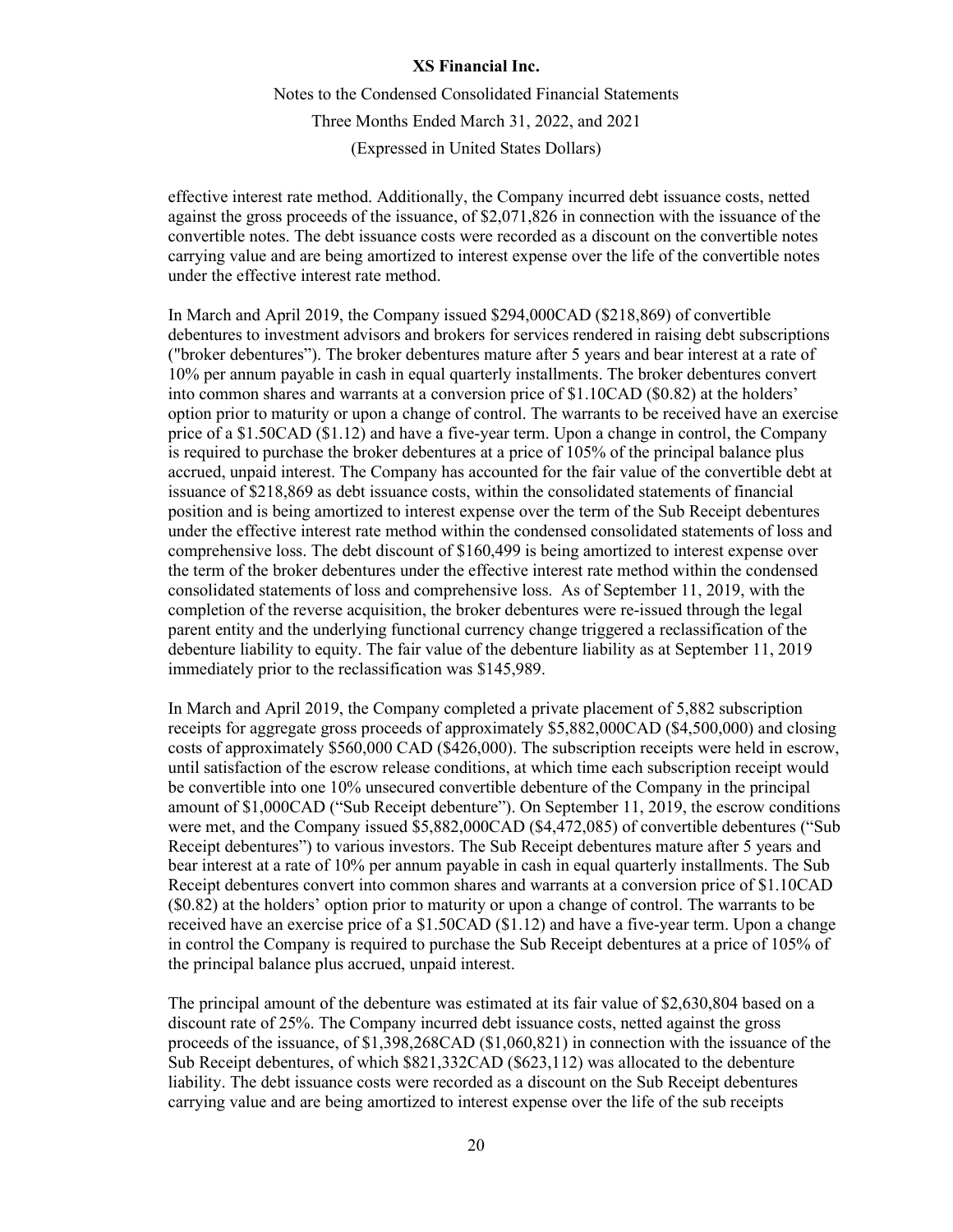Notes to the Condensed Consolidated Financial Statements Three Months Ended March 31, 2022, and 2021 (Expressed in United States Dollars)

convertible debentures under the effective interest rate method. The residual value of the debenture of \$1,841,281 was allocated to the conversion feature and recorded as a component of equity, net of issuance costs of \$437,709 and deferred tax impact of \$384,000.

The Company incurred interest expense related to the convertible debentures of \$909,606, of which \$168,086 is non-cash PIK interest, and \$111,922 for the three months ended March 31, 2022 and 2021, respectively, within the condensed consolidated statements of loss and comprehensive loss.

# *Line of credits*

In September 2021, the Company entered into a secured term loan credit facility ("credit facility"), with a maximum borrowing base of \$15,000,000 and required monthly interest payments with all unpaid principal and interest due in September 2023. The maturity date of September 2023 can be extended automatically for successive 12-month periods upon mutual agreement by both the Company and the lender. The credit facility bears interest at an annual rate equal to the Wall Street Journal Prime plus 8.5% with a prime rate floor of no less than 3.25%. The credit facility is subject to monthly financial covenants such as maintaining a minimum tangible net worth, EBITDA and default rates such as defined in the agreement. Additionally, the Company is subject to borrowing requirements whereby the minimum outstanding balance of the credit facility must equal or exceed \$2,500,000 90 days after the effective date of the credit facility agreement, and \$7,500,000 one year after the effective date of the credit facility agreement and thereafter during the remaining term or the credit facility agreement. The Company was in compliance with its financial covenants as of March 31, 2022.

Under the credit facility, the Company sells financing arrangements ("finance receivables') to XSF SPC, LLC ("SPC"), a wholly-owned limited liability company of XSF. In turn, SPC grants, without recourse, a senior undivided interest in the financed receivables and the underlying equipment to the lender in exchange for cash while maintaining a subordinated undivided interest, in the form of over-collateralization, in the leased receivables. The Company has agreed to continue servicing the receivables for SPC at market rates; accordingly, no servicing asset or liability has been recorded. Although SPC is a wholly-owned consolidated subsidiary of the Company, SPC is legally separate from the Company and its subsidiaries. Upon and after the sale or contribution of the lease receivables to SPC, such lease receivables are legally assets of SPC, and as such are not available to creditors of other subsidiaries or the parent company.

The Company is subject to certain fees under the credit facility including an origination fee equal to the greater of \$25,000 or 1% of the Company's first borrowing and 1% of each loan borrowing thereafter with a minimum fee of \$75,000 in the first year of the credit facility. Additionally, the Company is subject to an anniversary fee due equal to the greater of \$37,500 or 0.50% of the outstanding credit facility balance on each anniversary of the credit facility agreement. As of December 31, 2021, the Company has incurred fees and other financing costs of \$231,029 related to credit facility. The fees and financing costs were recorded net of the credit facility carrying value and are being amortized to interest expense over the life of the credit facility under the effective interest rate method. The Company incurred interest expense related to the credit facility of \$73,437, within the condensed consolidated statements of loss and comprehensive loss for the three months ended March 31, 2022.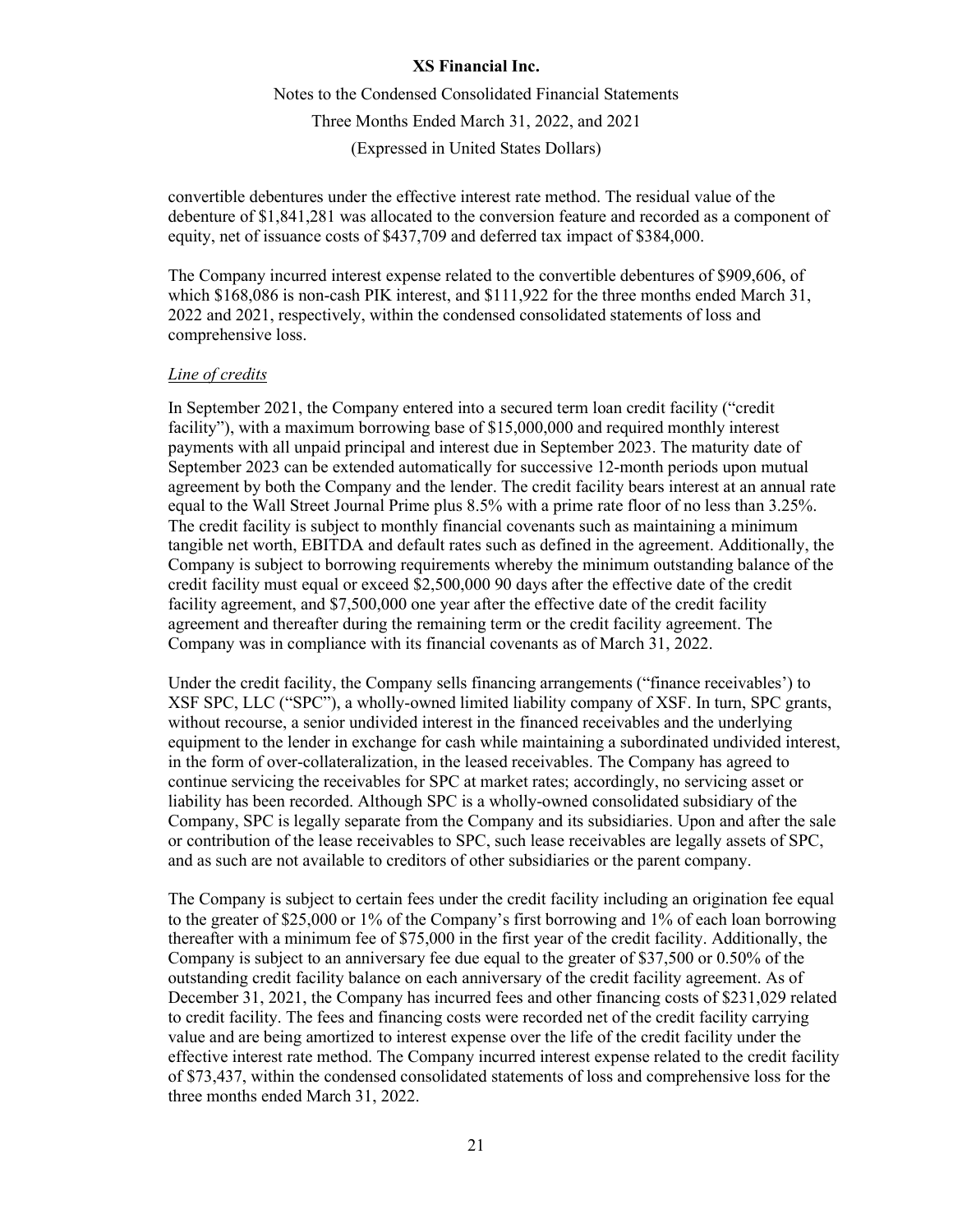Notes to the Condensed Consolidated Financial Statements Three Months Ended March 31, 2022, and 2021 (Expressed in United States Dollars)

In November 2020, the Company entered into a senior secured revolving credit facility ("line of credit"), with a maximum borrowing base of \$2,000,000 and required monthly interest payments with all principal and unpaid interest payments due in November 2022. In July 2021, the Company increased the maximum borrowing base to \$4,000,000. The line of credit bears interest at an annual rate equal to the greater of (i) 8.0% per annum or (ii) the Wall Street Journal Prime plus 4.0% and may be prepaid with no penalty at any time. The line of credit is subject to monthly financial covenants such as maintaining a maximum total leverage ratio and tangible net worth, such as defined in the agreement. The Company was in compliance with its financial covenants as of March 31, 2022. The line of credit is secured by substantially all of the assets of the Company. The Company incurred financing costs of \$22,321 related to the increase in the line of credit borrowing base. The financing costs were recorded net of the line of credit carrying value and are being amortized to interest expense over the life of the line of credit under the effective interest rate method. The Company incurred interest expense related to the line of credit of \$nil and \$42,710, within the condensed consolidated statements of loss and comprehensive loss for the three months ended March 31, 2022 and 2021, respectively.

# *Term loans*

In February 2021, the Company launched its syndication platform by way of entering into promissory note agreements ("syndication notes") with third-party lenders totaling \$5,765,000 with maturity dates ranging from April 2024 to July 2025. The syndication notes bear interest at rates between 10.25% and 12% per annum, payable monthly. Each syndication note is secured by the lease payment streams and the underlying equipment of certain finance leases the Company has entered into with customers. The Company incurred interest expense related to the syndication notes of \$146,300 and \$3,333 within the condensed consolidated statements of loss and comprehensive loss for the three months ended March 31, 2022 and 2021, respectively.

# Summary of financing expense, net

The following table below details financing expense, net:

|                        |    | Three months ended<br>March 31, |   |         |  |
|------------------------|----|---------------------------------|---|---------|--|
|                        |    | 2022                            |   | 2021    |  |
| Financing expense:     |    |                                 |   |         |  |
| Convertible debentures | \$ | 909,606                         | S | 111,922 |  |
| Term loans             |    | 146,300                         |   | 3,333   |  |
| Line of credits        |    | 73,437                          |   | 42,710  |  |
| Other                  |    |                                 |   | 1,201   |  |
|                        | S  | 1,129,343                       | S | 159,166 |  |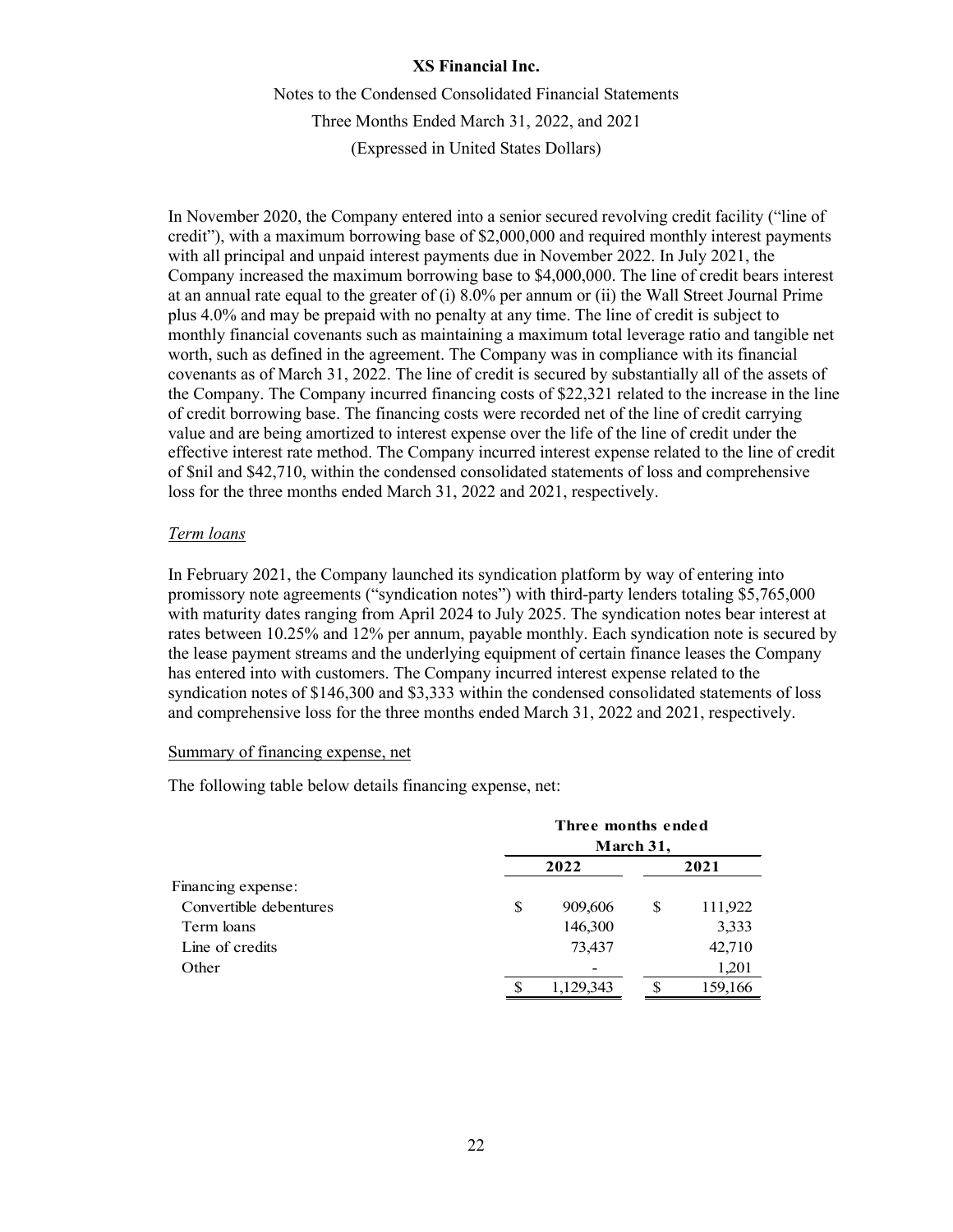Notes to the Condensed Consolidated Financial Statements Three Months Ended March 31, 2022, and 2021 (Expressed in United States Dollars)

## *Embedded derivative liabilities*

The conversion feature of the convertible notes was considered an embedded derivative liability as the conversion price is not fixed. The Company performed a Binomial Lattice Model analysis that probability weighted various expected conversion prices, resulting in a fair value of \$1,960,393 determined at issuance, and accounted for the embedded derivative liabilities as a long-term liability within the statements of financial position. At March 31, 2022 the embedded derivative liabilities were re-valued at \$1,749,156 with the change in fair value of \$676,434 reflected in the condensed consolidated statements of loss and comprehensive loss for the three months ended March 31, 2022.

The fair value of the embedded derivative liabilities was determined using a Binomial Lattice Model with the following assumptions as of March 31, 2022:

| 100.0%        |
|---------------|
| $2.0\%$       |
| 1.6 years     |
| \$<br>Various |
|               |

# **(15) Warrants**

The Company had no warrant activity from January 1, 2022, through March 31, 2022.

#### *Warrant issuances*

In October 2021, in connection with the private placement of unsecured convertible notes (Note 14), the Company issued 16,750,000 of common share warrants. The warrants have a term of three years and an exercise price of \$0.45CAD (\$0.36) per share. The warrants had a value of \$0.15CAD (\$0.13) on the date of issue based on the allocation of the total carrying value of the convertible notes using the Black-Scholes option pricing model. The Company recorded \$2,395,079CAD (\$1,966,775) as a derivative liability as the exercise price is not fixed with an offset reflected as a discount to carrying value of the convertible notes within the consolidated statements of financial position. At March 31, 2022, the warrant derivative liabilities were revalued using the Black-Scholes option pricing model at \$1,822,350CAD (\$1,458,108) with a change in fair value of \$428,177CAD (\$347,557) reflected in the condensed consolidated statements of loss and comprehensive loss for the three months ended March 31, 2022.

The grant date fair value of the warrants was determined using the Black-Scholes option pricing model with the following assumptions during the three months ended March 31, 2022:

| Expected dividend yield  |   |           |
|--------------------------|---|-----------|
| Expected volatility      |   | 155.1%    |
| Risk-free interest rate  |   | 2.3%      |
| Expected term            |   | 2.6 years |
| Conversion / share price | ९ | 0.36      |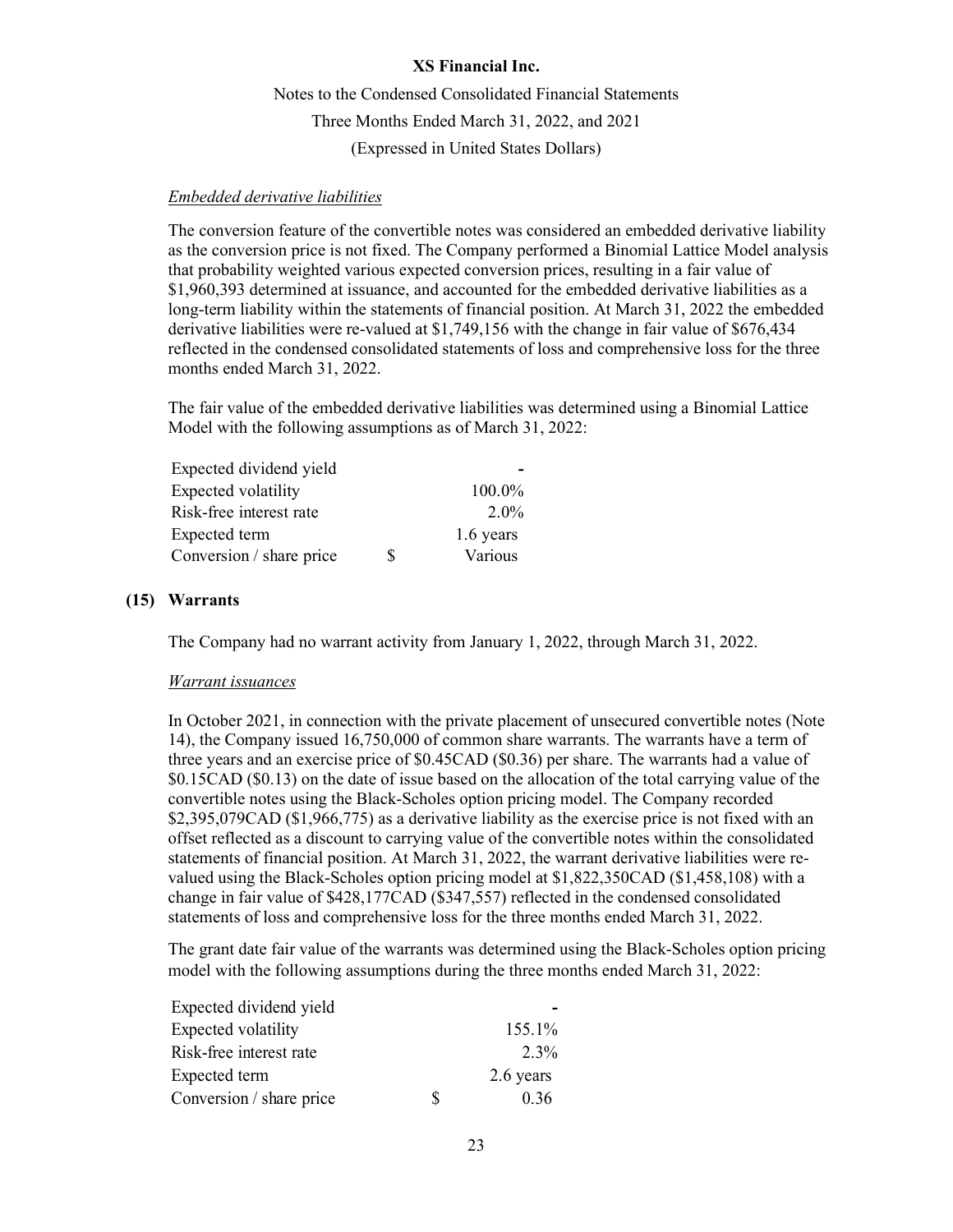Notes to the Condensed Consolidated Financial Statements Three Months Ended March 31, 2022, and 2021 (Expressed in United States Dollars)

In March 2021, the Company issued 40,709,731 common share warrants, of which 1,450,000 of the warrants were satisfaction for a corporate financing fee, and 5,251 proportionate voting share warrants related to a private placement equity issuance (Note 16). The warrants have a term of two years and exercise prices of \$0.45CAD (\$0.36) per share for the common share warrants and \$450CAD (\$360) per share for the proportionate voting share warrants. The non-corporate financing fee warrants had a value of \$5,377,706CAD (\$4,267,007) on the date of issue using the Black-Scholes option pricing model and were recorded as a component of equity within the consolidated statements of financial position. The corporate financing fee warrants had a value of \$175,194CAD (\$137,595) on the date of issue using the Black-Scholes option pricing model and were recorded as a component of equity as non-cash equity issuance costs within the consolidated statements of financial position.

In connection with the private placement the Company issued an additional 2,353,400 common share warrants to brokers and agents for services rendered in the private placement equity issuance. The warrants entitle the holder to acquire one unit at a price of \$0.30CAD (\$0.24) for a period of two years from the date of issuance. Each unit consists of one common share and one warrant. The warrants to be received have an exercise price of a \$0.45CAD (\$0.36) and have a two-year term. The warrants had a value of \$561,809CAD (\$442,508) on the date of issue using the Black-Scholes option pricing model and were recorded as a component of equity as non-cash equity issuance costs within the consolidated statements of financial position.

|                                      |         | Number of   | Number of   |                 |              |                 |
|--------------------------------------|---------|-------------|-------------|-----------------|--------------|-----------------|
| <b>Expiration</b>                    | Term    | warrants    | warrants    | <b>Exercise</b> |              | <b>Exercise</b> |
| date                                 | (years) | outstanding | exercisable | price US \$     | price CAD \$ |                 |
| Common share warrants:               |         |             |             |                 |              |                 |
| $3-Mar-23$                           | 2       | 40,709,731  | 40,709,731  | \$<br>0.36      | \$           | 0.45            |
| $3-Mar-23$                           | 2       | 2,353,400   | 2,353,400   | \$<br>0.36      | \$           | 0.45            |
| $12$ -Apr-24                         | 5       | 500,000     | 500,000     | \$<br>0.82      | \$           | 1.10            |
| $11-Sep-24$                          | 5       | 374,308     | 374,308     | \$<br>0.82      | \$           | 1.10            |
| 11-Sep-24                            | 5       | 5,452,134   | 5,452,134   | \$<br>1.12      | \$           | 1.50            |
| 11-Sep-24                            | 5       | 363,636     | 363,636     | \$<br>1.13      | \$           | 1.50            |
| 11-Sep-24                            | 5       | 50,000      | 50,000      | \$<br>1.14      | \$           | 1.50            |
| $11-Sep-24$                          | 5       | 22,727      | 22,727      | \$<br>1.16      | \$           | 1.50            |
| $11-Sep-24$                          | 5       | 25,454      | 25,454      | \$<br>1.05      | \$           | 1.50            |
| $11-Sep-24$                          | 5       | 31,818      | 31,818      | \$<br>1.20      | \$           | 1.50            |
| $1-Oct-24$                           | 3       | 16,750,000  | 16,750,000  | \$<br>0.36      | \$           | 0.45            |
| Proportionate voting share warrants: |         |             |             |                 |              |                 |
| $3-Mar-23$                           | 2       | 5,251       | 5,251       | \$<br>355.55    | \$           | 450.00          |
| Total                                |         | 66,638,459  | 66,638,459  |                 |              |                 |
|                                      |         |             |             |                 |              |                 |

The following table presents warrants outstanding at March 31, 2022:

The weighted average remaining term for outstanding warrants is 1.5 years, and the weighted average exercise price is \$0.47CAD (\$0.37) as at March 31, 2022.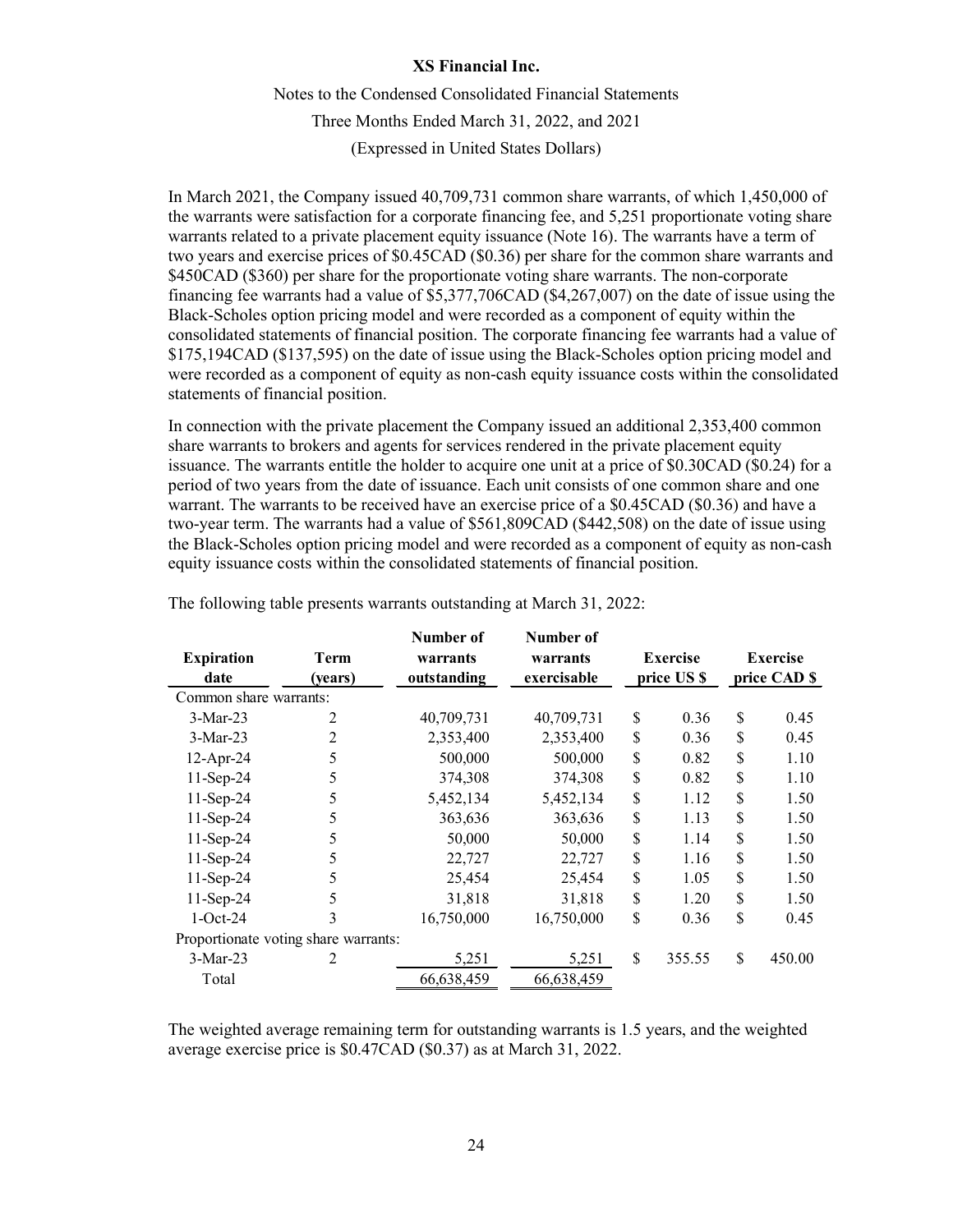Notes to the Condensed Consolidated Financial Statements Three Months Ended March 31, 2022, and 2021 (Expressed in United States Dollars)

# **(16) Share capital**

As at March 31, 2022 and December 31, 2021, the Company has an unlimited number of authorized common and proportionate voting shares with no par value. Proportionate voting shares can be converted into common shares at the option of the holders at a ratio of 1,000 to 1 upon approval of the Company's Resulting Issuer Board and satisfaction of the condition that greater than 40% of common and proportionate shareholders are US residents. On all voting matters, common shareholders are entitled to one vote and proportionate voting shareholders are entitled to 1,000 votes per proportionate voting share. Generally, in all other matters the proportionate voting shareholders have the same rights as the common shareholders and will be treated as if they were one class of shares. At March 31, 2022 and December 31, 2021, the Company had 75,526,443 issued and outstanding common shares and 28,358 issued and outstanding proportionate voting shares, respectively.

# *Share issuances*

In March and June 2021, the Company issued 1,988,891 common shares at share prices ranging between \$0.30CAD (\$0.24) and \$0.37CAD (\$0.30), based on the value of the services provided, to consultants and a related party (Archytas) (Note 20), as consideration for services performed. The Company recorded \$404,563CAD (\$321,005) for 1,348,542 of the common shares issued as a reduction to accrued expenses for previously accrued bonuses, within the condensed consolidated statements of financial position, and \$211,639CAD (\$169,001) for the remaining 640,349 of common shares issued as general and administrative expense, within the condensed consolidated statements of loss and comprehensive loss for the three months ended March 31, 2021.

In February and March 2021, the Company received gross proceeds of \$13,353,219CAD (\$10,595,270), including \$1,575,300 CAD (\$1,249,940) from a related party Archytas (Note 20), net of cash issuance costs of \$914,667CAD (\$720,141), from the issuance of 39,259,731 units at a price \$0.30CAD (\$0.24) and 5,251 proportionate voting units at a price \$300CAD (\$238). Each unit consists of one common share and one warrant. The warrants to be received have an exercise price of a \$0.45CAD (\$0.36) and \$450CAD (\$360) for the units and proportionate voting units, respectively, and have a two-year term (Note 15). The Company recorded \$7,975,513CAD (\$6,328,263) of the unit value as share capital with the residual value of \$5,377,706CAD (\$4,267,007) allocated to warrants (Note 15) and recorded as a component of equity within the consolidated statements of financial position.

In connection with the private placement the Company issued an additional 2,353,400 warrants to brokers and agents which entitled the holder to acquire one unit at a price of \$0.30CAD (\$0.24) for a period of two years from the date of issuance (Note 15), and an aggregate of 1,450,000 units in satisfaction of a corporate finance fee. Each unit consists of one common share and one warrant. The warrants to be received have an exercise price of a \$0.45CAD (\$0.36) and have a two-year term. The corporate financing fee common shares had a value of \$259,824CAD (\$204,064) on the date of issue using the Black-Scholes option pricing model and were recorded as a component of equity as non-cash equity issuance costs within the consolidated statements of financial position.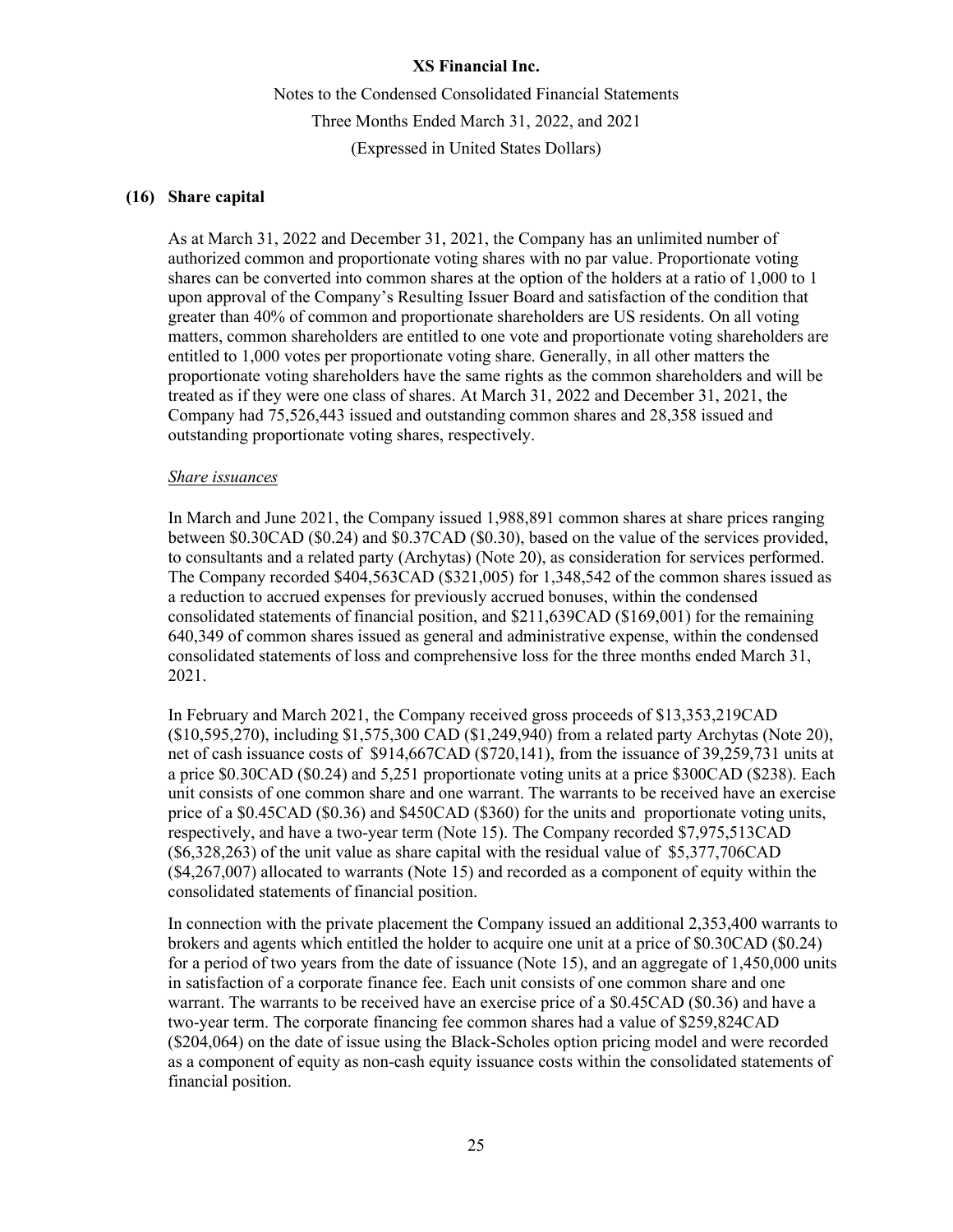Notes to the Condensed Consolidated Financial Statements Three Months Ended March 31, 2022, and 2021 (Expressed in United States Dollars)

# **(17) Income taxes**

The Company recognized a deferred income tax provision of \$Nil for both the three months ended March 31, 2022 and 2021.

Income tax expense is recognized based on management's estimate of the weighted average effective annual income tax rate expected for the full financial year. The estimated average annual tax rate was 26.5%, for the three months ended March 31, 2022 and 2021.

# **(18) Share-based compensation**

In September 2019, the Company established the Omnibus Incentive Plan ("Incentive Plan") which replaced and governs all options under the Company's previously issued 2018 Stock Option Plan. The Omnibus plan was revised in August 2021. The Incentive Plan provides for the granting of up 15% of outstanding shares and is not to exceed a maximum of 75,000,000 share-based equity incentive compensation awards such as stock options and restricted stock awards to directors, officers, employees, contractors, and advisors, as determined by the Company's board of directors.

In January 2022, the Company granted a total of 14,917,080 options to employees, directors and consultants of the Company with an exercise price of \$0.18CAD (\$0.14). The options have terms of five years, with vesting terms either immediately or over three years. A total of 10,813,040 stock options were granted to directors and officers.

In February 2022 the Company and a related party mutually cancelled 50,000 options, and the Company and an unrelated party mutually cancelled 427,500 options.

The per-share grant date weighted average fair value of stock options was estimated at \$0.11 on the date of grant for the three months ended March 31, 2022, using the Black-Scholes option pricing model with the following weighted average assumptions:

| Expected dividend yield |   |           |
|-------------------------|---|-----------|
| Expected volatility     |   | 159.6%    |
| Risk-free interest rate |   | $1.6\%$   |
| Expected term           |   | 3.5 years |
| Share price             | S | 0.14      |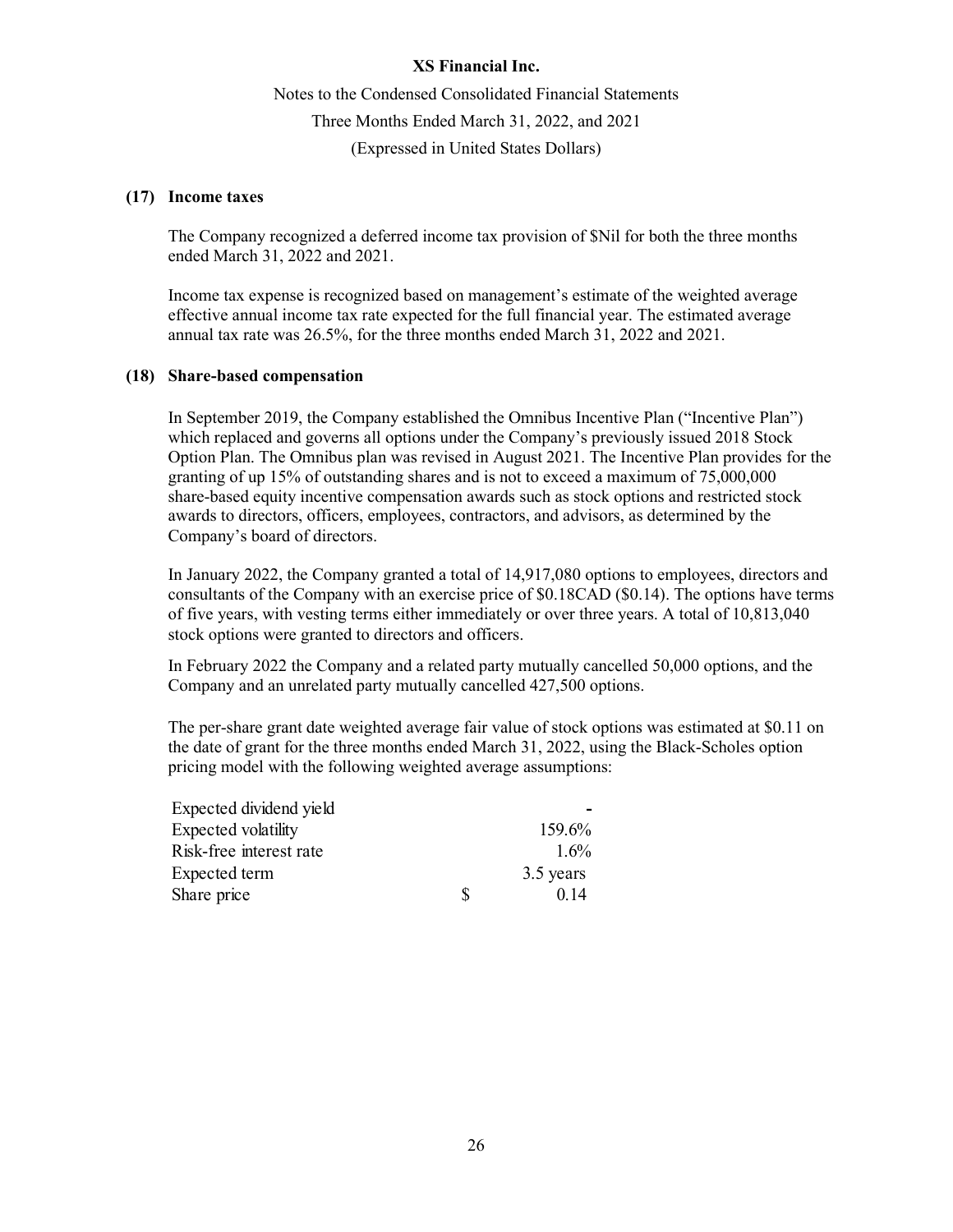# Notes to the Condensed Consolidated Financial Statements Three Months Ended March 31, 2022, and 2021 (Expressed in United States Dollars)

The following table summarizes stock option activity under the Option Plan from January 1, 2022 through March 31, 2022:

|                                          |              |                | Weighted<br>average | Weighted<br>average   |  |
|------------------------------------------|--------------|----------------|---------------------|-----------------------|--|
|                                          | Number of    | exercise price |                     | remaining contractual |  |
|                                          | shares       |                | per share           | term (years)          |  |
| Outstanding at January 1, 2022           | 17,883,548   | \$             | 0.21                | 4.5                   |  |
| Granted                                  | 14,917,080   | \$             | 0.14                |                       |  |
| Cancelled / forfeited                    | (477,500)    | \$             | 0.60                |                       |  |
| Outstanding at March 31, 2022            | 32, 323, 128 | \$             | 0.17                | 4.5                   |  |
| Exercisable and vested at March 31, 2022 | 12.546.238   | \$             | 0.20                | 4.2                   |  |

As of March 31, 2022, there was approximately \$2,372,000 of unrecognized compensation expense related to unvested stock options, which is expected to be recognized over a weighted average period of 2.3 years.

The Company recorded compensation expense for stock options of \$464,838 and \$124,911 for the three months ended March 31, 2022, and 2021, respectively.

The following table summarizes the stock options outstanding as at March 31, 2022:

|                  |             |                  | <b>Weighted Average</b> |                    |                |
|------------------|-------------|------------------|-------------------------|--------------------|----------------|
|                  | Exercise    | Exercise         | Remaining               | Number of          | Number of      |
| <b>Expiry</b>    | Price       | Price            | <b>Contractual Life</b> | <b>Options</b>     | <b>Options</b> |
| Date             | US \$       | CAD <sub>s</sub> | (years)                 | <b>Outstanding</b> | Vested         |
| <b>July 2028</b> | \$<br>0.60  | \$<br>0.78       | 6.30                    | 539,194            | 539,194        |
| November 2024    | S<br>0.26   | \$<br>0.34       | 2.65                    | 1,730,000          | 1,730,000      |
| April 2025       | S<br>0.16   | \$<br>0.22       | 3.06                    | 1,471,449          | 1,471,449      |
| December 2025    | 0.18<br>S   | \$<br>0.23       | 3.71                    | 16,565             | 16,565         |
| March 2026       | S<br>0.26   | \$<br>0.33       | 3.99                    | 1,880,180          | 1,114,555      |
| April 2026       | S<br>0.27   | \$<br>0.33       | 4.07                    | 360,000            | 360,000        |
| June 2026        | \$.<br>0.25 | \$<br>0.30       | 4.20                    | 148,660            | 148,660        |
| September 2026   | S<br>0.16   | \$<br>0.20       | 4.44                    | 11,260,000         | 2,815,000      |
| January 2027     | 0.14<br>S   | \$<br>0.18       | 4.83                    | 14,917,080         | 4,350,815      |
|                  | \$<br>0.17  | \$<br>0.22       | 4.46                    | 32,323,128         | 12,546,238     |

### **(19) Retirement plan**

The Company sponsors a defined contribution  $401(k)$  retirement plan (" $401(k)$  Plan") that allows eligible employees to contribute a portion of their compensation through payroll deductions. The retirement plan is a deferred salary arrangement under Section 401(k) of the Internal Revenue Code. Under the 401(k) Plan, participating U.S. employees may defer a portion of their pre- tax earnings, up to the U.S. Internal Revenue Service annual contribution limit (\$20,500 for calendar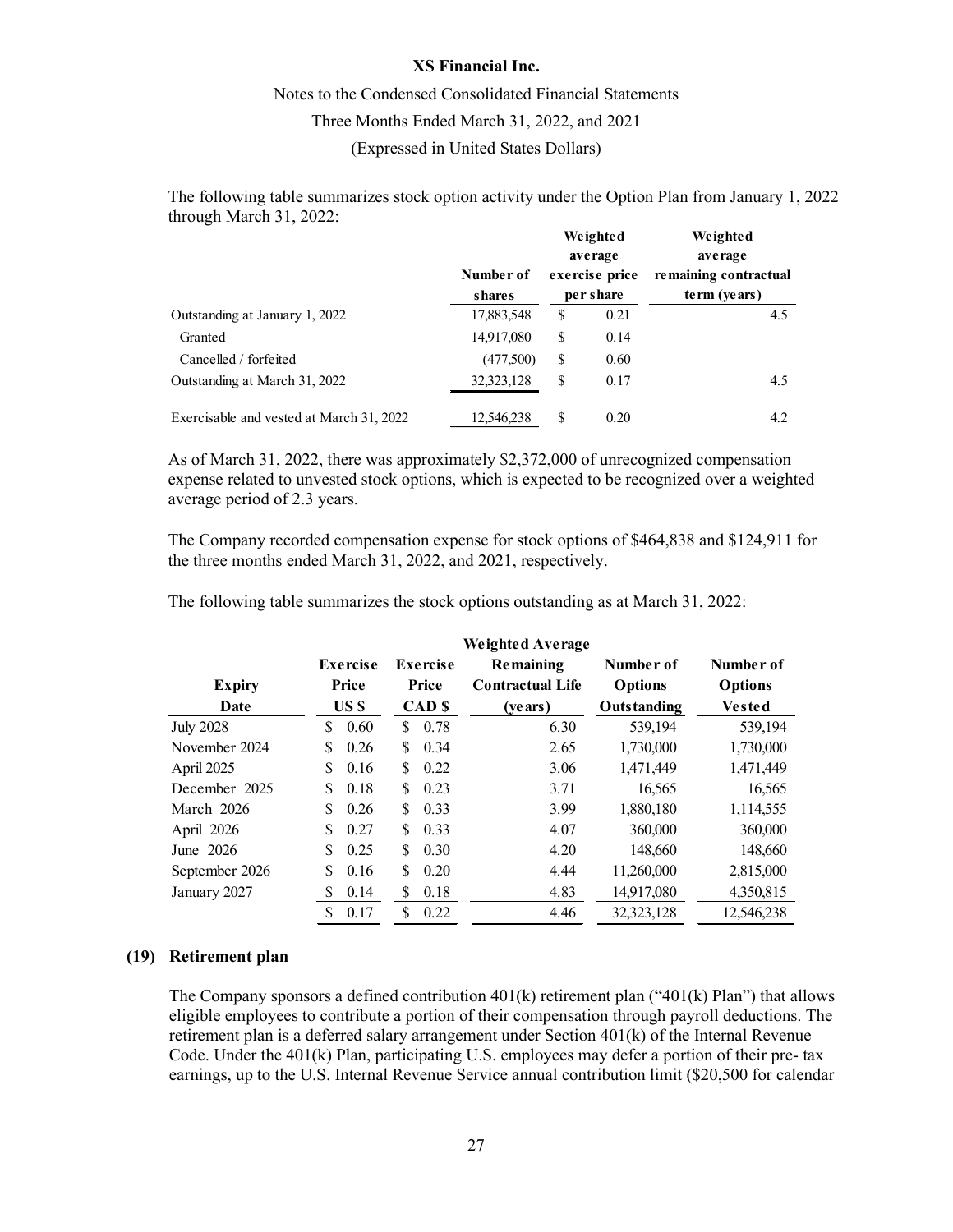# Notes to the Condensed Consolidated Financial Statements Three Months Ended March 31, 2022, and 2021

(Expressed in United States Dollars)

year 2022). Participants are eligible to receive a matching contribution from the Company of 100% of the first 4% of contributions.

## **(20) Related party transactions**

The following presents balances and transactions between the Company and other related parties as of March 31, 2022, and for the three months ended March 31, 2022 and 2021, respectively.

#### *Key management personnel*

Key employees include executive management with the authority and responsibility for planning, directing and controlling the activities of the Company. The following table presents compensation and benefit expenses of key employees:

|                                                             |      | Three months ended<br>March 31, |      |         |  |
|-------------------------------------------------------------|------|---------------------------------|------|---------|--|
|                                                             | 2022 |                                 | 2021 |         |  |
| Salaries, contractor costs, management<br>fees and benefits |      | 153,723                         |      | 176,437 |  |
| Incentive compensation (non-cash)                           |      | 230,283                         |      | 35,226  |  |
|                                                             |      | 384,006                         |      | 211,663 |  |

See also Notes 16 and 18.

# *Related party transactions and amounts due to related parties*

The following table presents expenses incurred and paid on behalf of the Company from related parties for the three months ended March 31, 2022 and 2021:

|                                                   | Archytas |           |  |
|---------------------------------------------------|----------|-----------|--|
| Amounts due to related parties at January 1, 2021 |          | 256,486   |  |
| Management fee                                    |          | 86,001    |  |
| Less payment through issuance of common shares    |          | (341,001) |  |
| Less payments to related parties                  |          | (1,486)   |  |
| Amounts due to related parties at March 31, 2021  |          |           |  |
| Amounts due to related parties at January 1, 2022 | S        |           |  |
| Operating expenses                                |          | 4.061     |  |
| Less payments to related parties                  |          | (4,061)   |  |
| Amounts due to related parties at March 31, 2022  |          |           |  |

In March 2021, the Company received gross proceeds of \$1,249,940 from Archytas related to the issuance of 5.251 proportionate voting shares to Archytas (Note 16).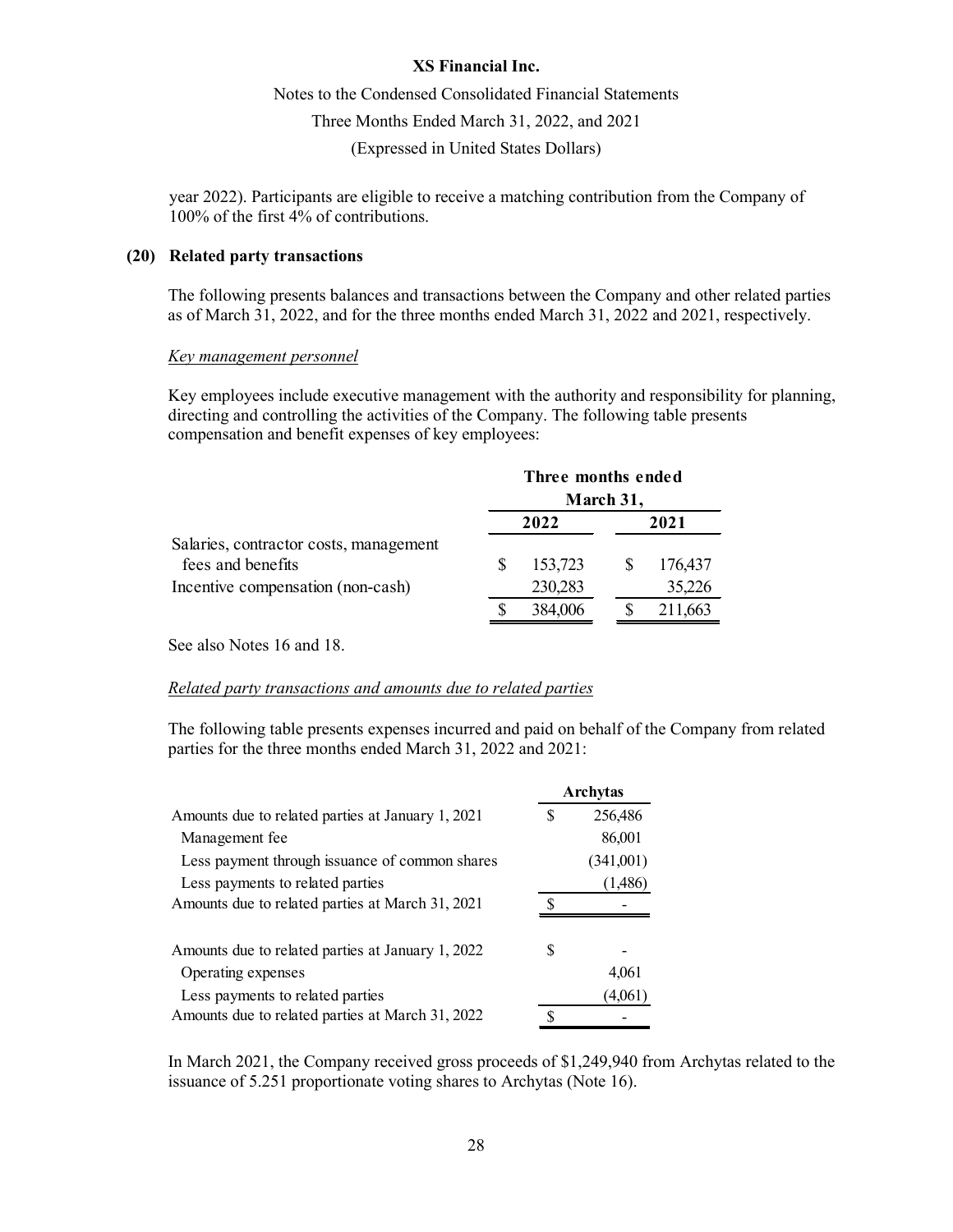Notes to the Condensed Consolidated Financial Statements Three Months Ended March 31, 2022, and 2021 (Expressed in United States Dollars)

Effective January 2019, the Company entered into a management services agreement with Archytas at a monthly rate of \$28,667 and a term of five years, with one-year automatic renewals, whereby Archytas will provide day-to-day executive management and support to the Company. Archytas is a shareholder of the Company, having been involved in the initial formation of XSI. In March 2021, the Company authorized the issuance of 1,432,535 common shares to Archytas as payment for a 2020 management fee bonus and the 2021 first quarter management fee (Note 16). The Company recorded \$255,000 as a reduction to accrued expenses for previously accrued bonuses, within the condensed consolidated statements of financial position, and \$86,001 as management fee expense, within the condensed consolidated statements of loss and comprehensive loss for the three months ended March 31, 2021.

In July 2021, the Company and Archytas mutually agreed to terminate the management services agreement and the Company entered into employment agreements with the Company's CEO, COO and VP of Corporate Development all of whom previously provided services to the Company under the management services agreement. The Company is party to certain management contracts. These contracts may require payments upon the occurrence of termination on change in control of the Company, as defined by each officer's respective consulting agreement. As a triggering event has not taken place, the contingent payments have not been reflected in these condensed consolidated financial statements.

# *Related party loans and borrowings*

In August and November 2021, the Company entered into syndication term loans (Note 14) with certain officers and directors of the Company with borrowings totaling \$550,000 and repayments totaling \$70,435 resulting in a balance outstanding of \$479,565 as of March 31, 2022. The Company had a balance outstanding of \$513,439 as of December 31, 2021.

# **(21) Financial instrument risk exposures**

### *Financial risk management*

The Company is exposed in varying degrees to a variety of financial instrument related risks. The Board mitigates these risks by assessing, monitoring and approving the Company's risk management processes:

### Credit risk

Credit risk is the risk of a potential loss to the Company if a customer or third party to a financial instrument fails to meet its contractual obligations. The maximum credit exposure is the carrying amount of cash, trade and other receivables and financing receivables. The Company does not have significant credit risk with respect to customers as all payments are direct debited from customer accounts and all customers go through initial and periodic qualitative and quantitative credit analysis to evaluate and mitigate credit risk. All cash is placed with recognized U.S. and Canadian financial institutions. The Company provides credit to its customers in the normal course of business and has established credit evaluation and monitoring processes to mitigate credit risk. The Company has not recognized any loss allowance for expected credit losses on the trade and financing receivables as of March 31, 2022. See also Note 9.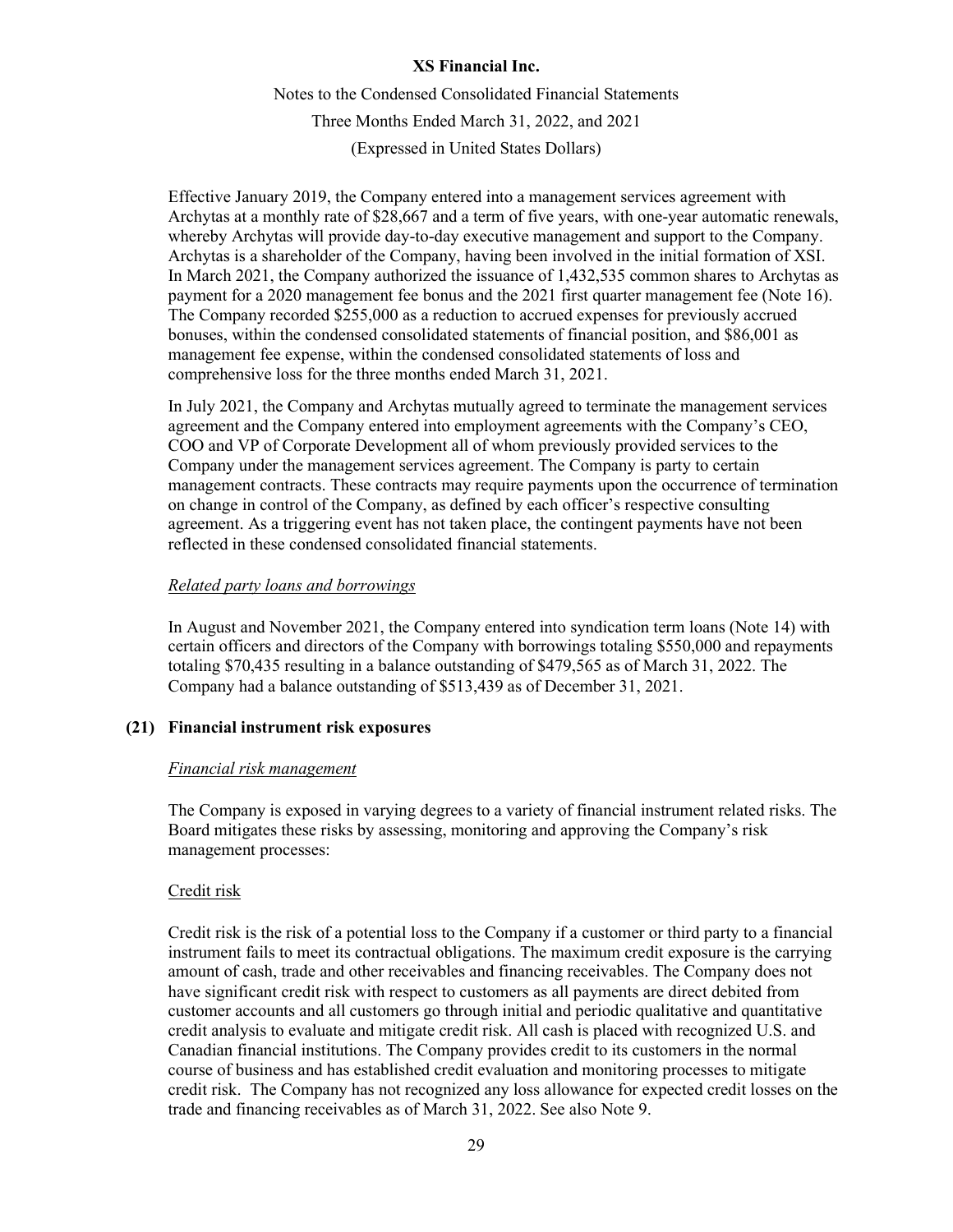# Notes to the Condensed Consolidated Financial Statements Three Months Ended March 31, 2022, and 2021 (Expressed in United States Dollars)

The Company is entitled to repossess financed equipment if the lessee defaults on their contract in order to minimize any credit losses.

### Liquidity risk

Liquidity risk is the risk that the Company will not be able to meet its financial obligations associated with financial liabilities. The Company manages liquidity risk through the management of its capital structure. The Company's approach to managing liquidity is to ensure that it will have sufficient liquidity to settle obligations and liabilities when due.

At March 31, 2022, the Company had current assets of \$26,144,002 and current liabilities of \$9,433,581**.** All current liabilities are classified as due within one year.

At March 31, 2022, the Company also has the following obligations due:

|                                     | Less than 6<br>months | 6 months to<br>1 years | 1 to 3 years | Over 3 years |
|-------------------------------------|-----------------------|------------------------|--------------|--------------|
| Trade and other payables            | 2,347,471             | ۰                      |              |              |
| Accrued expenses                    | 4,267,855             |                        |              |              |
| Amounts due to related parties      |                       |                        |              |              |
| Loans and borrowings <sup>(1)</sup> | 749,882               | 794,774                | 41,279,503   |              |
| Balance at March 31, 2022           | 7,365,208             | 794,774                | \$41,279,503 |              |

Note to the table:

(1) Represents undiscounted loans and borrowings.

#### Market risk

#### *Currency risk*

The Company has determined its functional currency to be the Canadian dollar and U.S. dollar. The operating results and financial position of the Company are reported in U.S. dollars. The Company has minimal financial transactions denominated in currencies other than the Canadian and U.S. dollar. The Company has no hedging agreements in place with respect to foreign exchange rates. The following table presents financial instruments in CAD currency subject to currency risk:

|                                                  | March 31, |           | December 31, |           |  |
|--------------------------------------------------|-----------|-----------|--------------|-----------|--|
|                                                  |           | 2022      |              | 2021      |  |
| Tax receivable                                   |           | 14.981    |              | 20,920    |  |
| Trade payable                                    |           | 48.746    |              | 47,021    |  |
| Loans and borrowings <sup><math>(1)</math></sup> |           | 5,633,000 |              | 5,633,000 |  |

Note to the table:

(1) Represents broker debentures and sub receipt convertible debentures (Note 14).